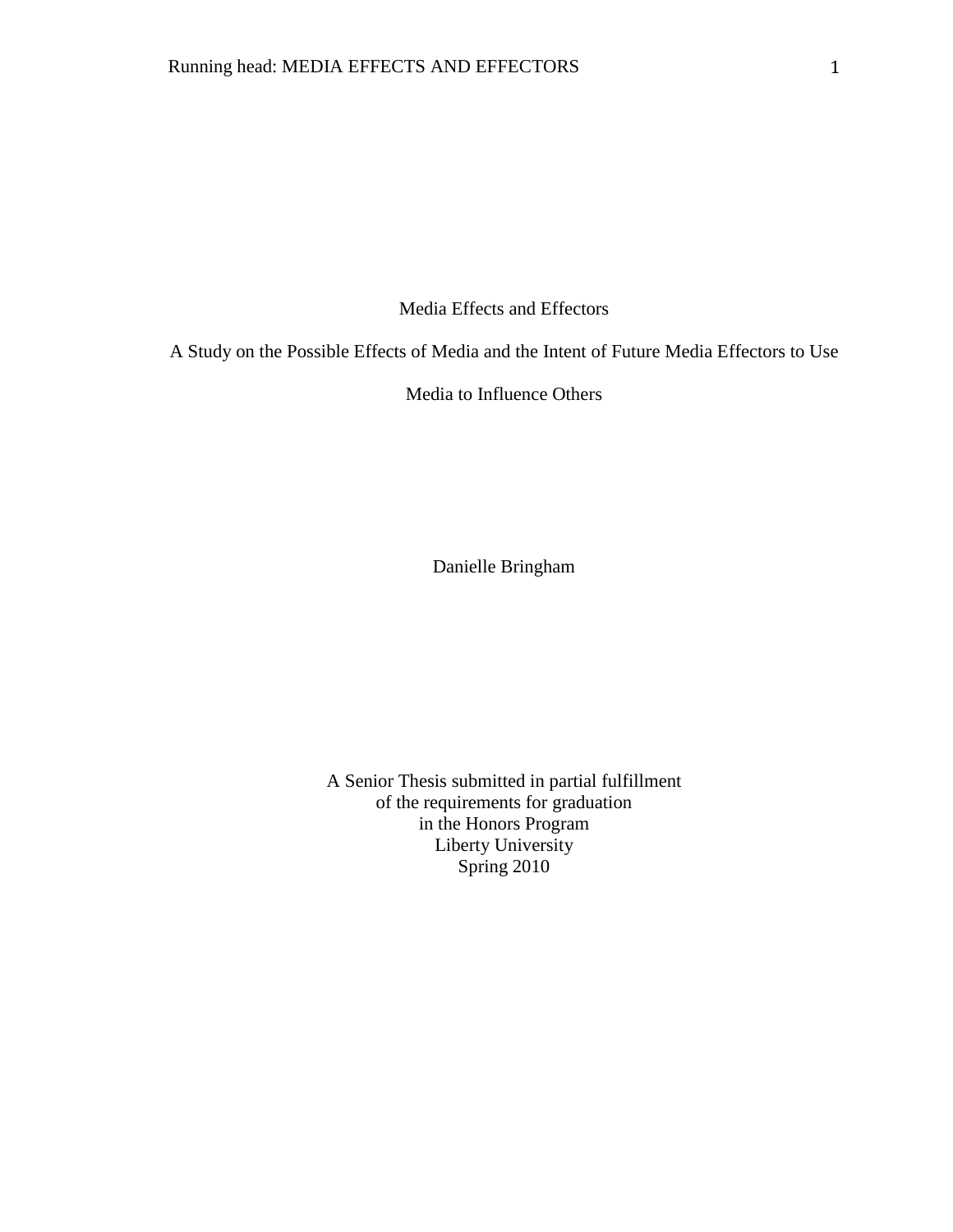Acceptance of Senior Honors Thesis

This Senior Honors Thesis is accepted in partial fulfillment of the requirements for graduation from the Honors Program of Liberty University.

> Carey Martin, Ph.D. Thesis Chair

\_\_\_\_\_\_\_\_\_\_\_\_\_\_\_\_\_\_\_\_\_\_\_\_\_\_\_\_\_\_

Lynnda S. Beavers, Ph.D. Committee Member

\_\_\_\_\_\_\_\_\_\_\_\_\_\_\_\_\_\_\_\_\_\_\_\_\_\_\_\_\_\_

Michael S. Jones, Ph.D. Committee Member

\_\_\_\_\_\_\_\_\_\_\_\_\_\_\_\_\_\_\_\_\_\_\_\_\_\_\_\_\_\_

Brenda Ayres, Ph.D. Honors Director

\_\_\_\_\_\_\_\_\_\_\_\_\_\_\_\_\_\_\_\_\_\_\_\_\_\_\_\_\_\_

\_\_\_\_\_\_\_\_\_\_\_\_\_\_\_\_\_\_\_\_\_\_\_\_\_\_\_\_ Date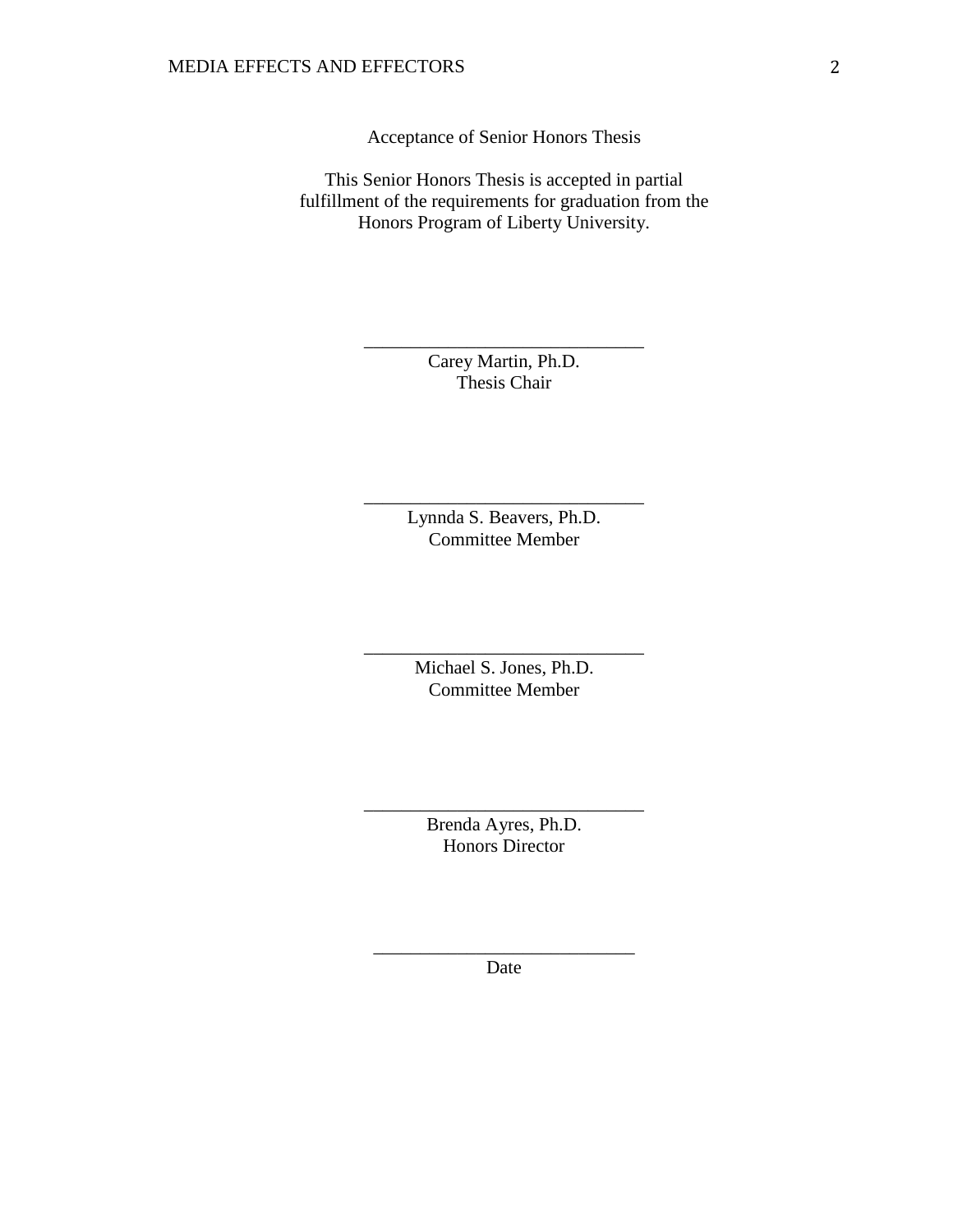#### **Abstract**

Almost everyone watches or listens to various forms of media every day, whether this comes in the form of television, radio, print, or movies. Not only is mostly everyone exposed to media, but also the typical American spends at least several hours a day in exposure to some kind of media. All this time Americans spend watching or listening to media raises the question: "If someone spends hours each day watching television or watching some other sort of media, is this going to have some sort of effect?" This study begins with a literature review of research which investigates the influence media has in the areas of violence, alcohol, sex, and body image. The study then documents and analyzes responses of Liberty University Communication students who are likely to be involved in the production of media in the future. The survey asks them questions regarding their beliefs on media influence and their intentions based on these beliefs to try to exert influence on media consumers.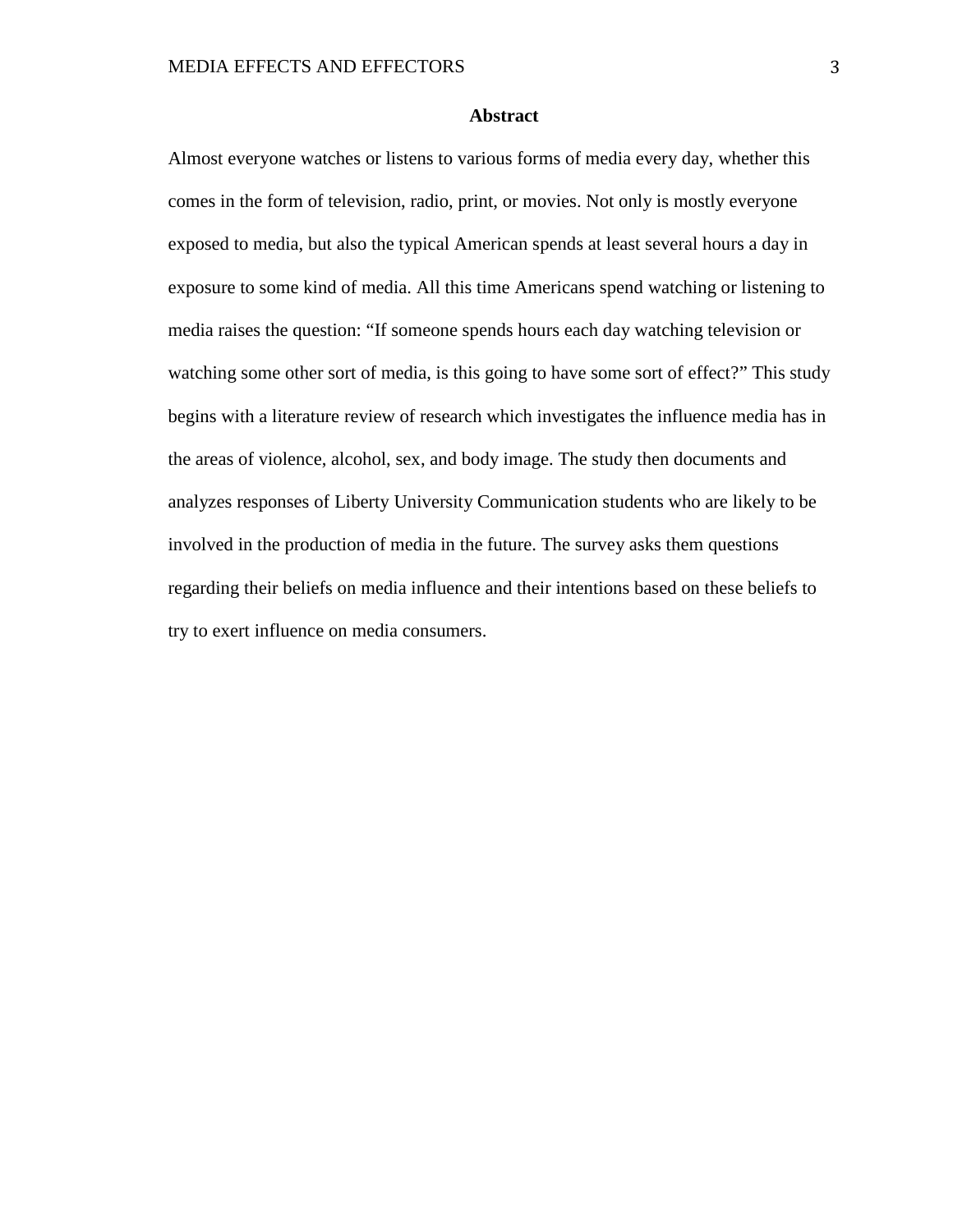# Table of Contents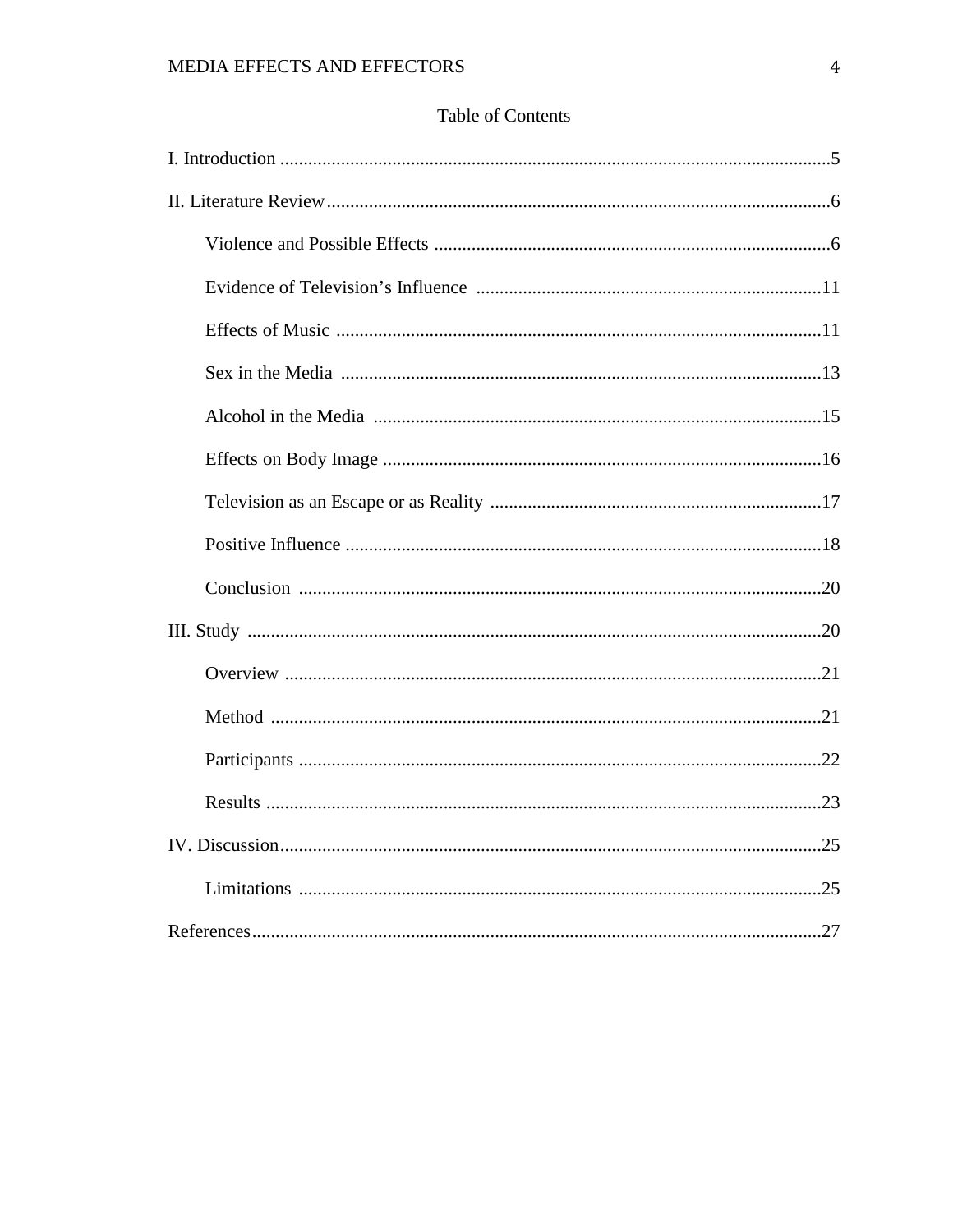# Media Effects and Effectors

## **Introduction**

Is the television and other media that we watch exerting some kind of influence, is it just one of many influences, or is it a mere reflection of the society we live in? The influence of media has been studied over and over, producing results that reflect differences in behavior in individuals, in whole societies, and in whole countries. Scholars have put forth many views on media influence. Multiple studies have been performed over decades, many with an emphasis on violence and how people respond to the viewing of violence. This paper will examine various studies on media influence, including the effects of studies on violence, sex in the media, alcohol in the media, and how viewers' body image is affected. After the initial literature review, this paper will report on a study that focuses on how future media professionals view the media. This study will also examine what future media workers think of media influence, how much they watch media, and whether they intend to use the media to influence others.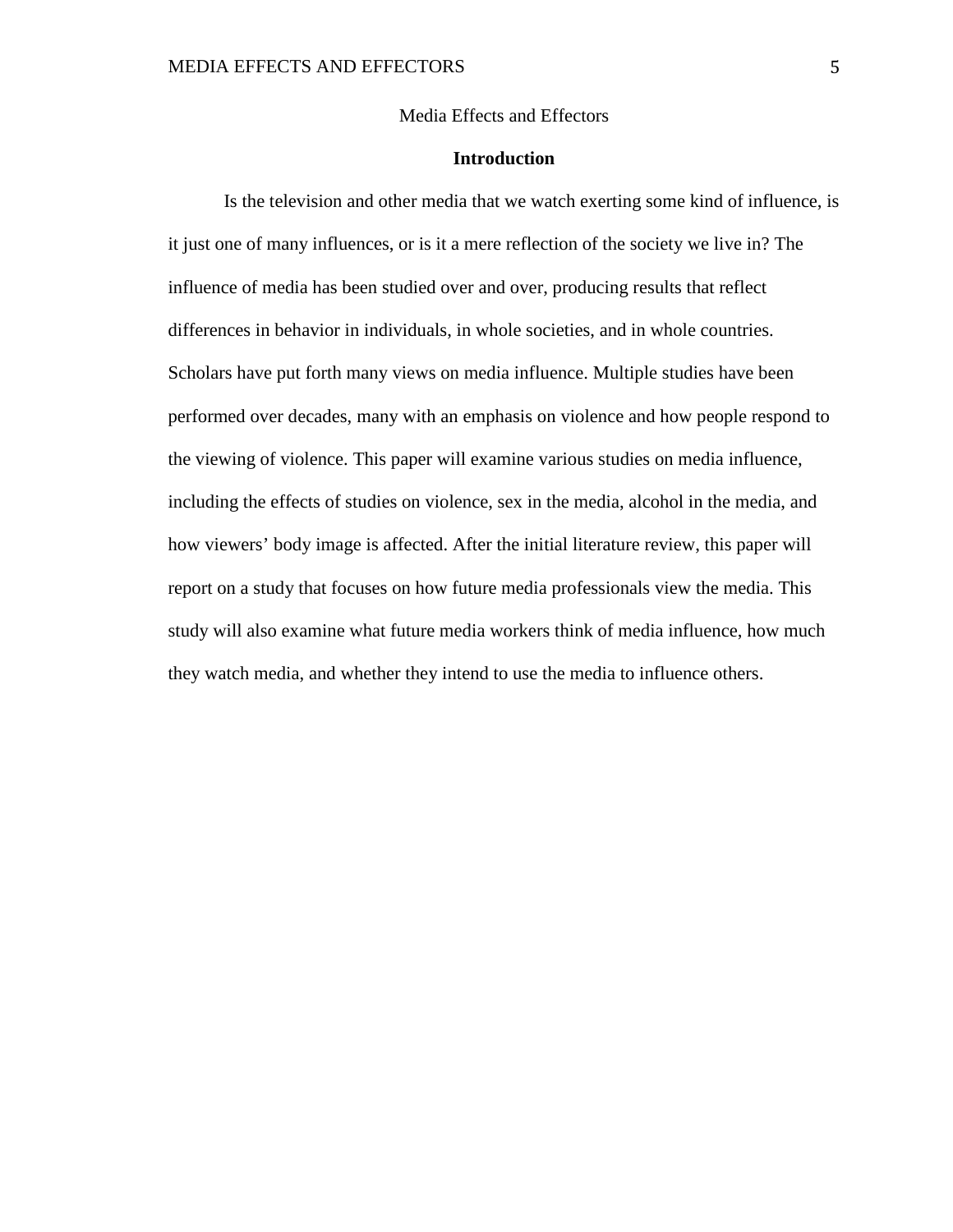#### **Literature Review**

#### **Violence and Possible Effects**

**Violence as a direct influence.** The ideas communicated visually through television are thought by some to be very powerful, and to quote Uncle Ben in "Spiderman," "With great power comes great responsibility." Television has reached across the globe and can be found in just about every American household. The statistics for television viewing show that Americans on average watch a lot of television. The average American family watches three hours of television daily, and television sets are kept on for an average of seven hours. Television is a regular resource for information in America (Hazen & Jain, 2007, 9). It is no surprise that people who believe that media has a negative influence are anxious about the influence of television, given how much time people spend watching it. According to the results of a study by Galician and Merskin, television has the greatest influence of all other media to change people's views and understandings about other people and races with whom they have no experience (2007, 104). According to this study, the constancy (three or more hours a day) and pervasiveness (almost everyone has one) of television makes it influential (Galician  $\&$ Merskin, 2007).

The most studied aspect of the effect of media is that of media violence on children. Some believe strongly that violence on television is a pervasive and negative influence, especially for young impressionable children. A man known for being outspoken against television violence, Senator Paul Simon, believes the evidence against media violence is conclusive. He thinks that just as cigarettes have proven to do harm, in the same way media violence has been proven to be detrimental. (Donnerstein & Smith, 1997, 59).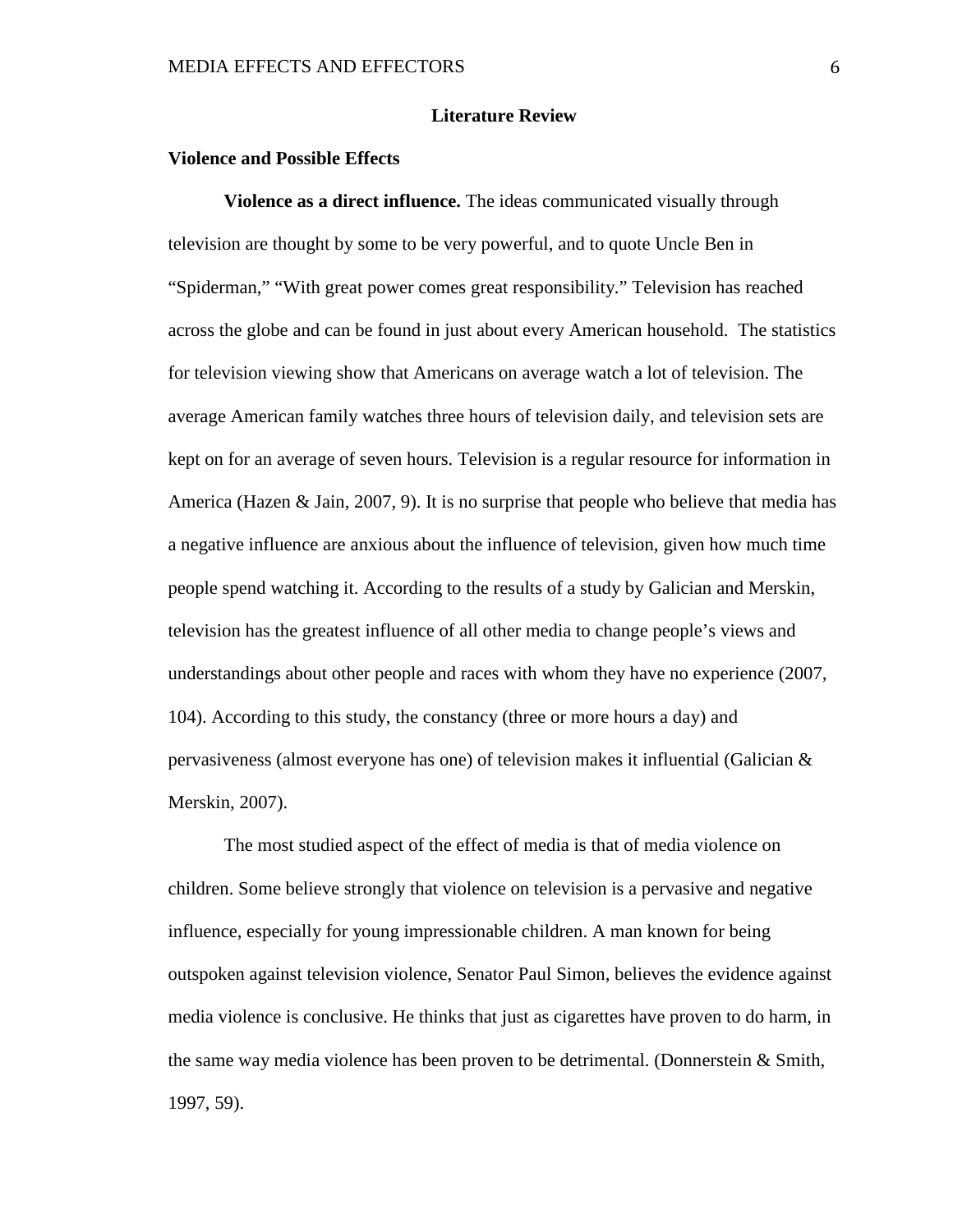There is even a company dedicated to reducing violence in films. Mediascope, a company that is trying to lessen the amount of violence in media, holds that viewing violence can result in imitation of or desensitization to that violence (Clark, 1995). Government agencies in the past have concluded that viewing violence is harmful to children. Government-sponsored studies by the Surgeon General's Scientific Advisory Committee on Television and Social Behavior and the National Institute of Mental Health (NIMH) have concluded that there is a connection between viewing television violence and aggressive acts (NIMH report, 1982, 34). The authors of these studies claim that research reporting that television has no negative effect is weak and not entirely consistent.

Now government studies are not so quick to take sides. Instead of coming to a definite conclusion, government research puts their results into less certain terms. The most recent surgeon general report (2001) states that mass media are only one of many potential causes of aggression. The report also states that aggressive children may watch more violence, but there is more definite research that supports the view that media violence viewing is a precursor to increased violent behavior (Anderson et al., 2008). Television violence can be more influential than other media containing violence due to the fact that it is very common. Five to six acts of violence appear on prime-time television per hour. On Saturday morning children's shows, there are 20 to 25 violent occurrences per hour. By the time a child graduates from elementary school, he or she will have viewed about 8,000 killings and more than 100,000 other violent occurrences. By the later adolescent years, a teenager will have seen over 200,000 violent occurrences on television (Koenig, 1994, 31). According to this source, there is a problem with violence on television.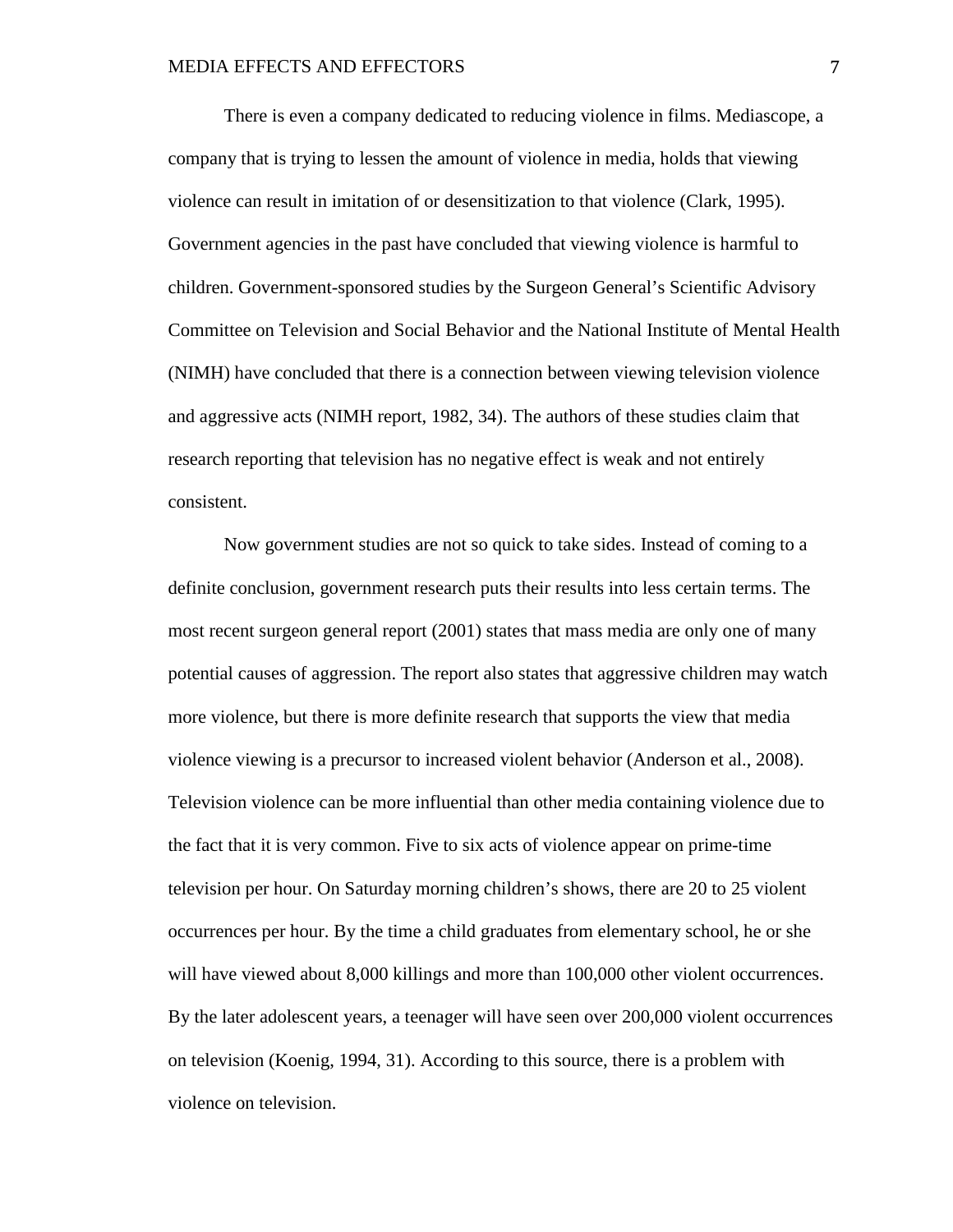The violence that research refers to are violent acts, for example, rape, murder, car wrecks, fighting, shooting, and acts that result in spattered blood. There are several proposed effects from violence viewing that have been studied. These are desensitization, aggressive behavior, and fear of victimization. A study done on teenagers has shown that contemporary teens are more desensitized to violence and sex than previous generations (Mast, 2008, 3). Being desensitized to violence and sex makes these teenagers more accepting of these behaviors and more willing to watch media with more and more sexual and violent content. According to researcher Leonard Eron, approximately ten percent of violence can be linked to watching television (2008, 14). According to a study by George Gerbner, most heavy television viewers do not realize that they are being influenced by television (2008, 13).

Many worry that viewing violence can cause aggression in viewers. In one longitudinal study, boys became more violent adults after being exposed to media violence. The results were the same for everyone in the study, even when taking into account social class, parenting, and intellect (Donnerstein & Smith, 1997).

Video games are under attack particularly because of the role playing that the player takes part in. In these games, the player can shoot and kill other players or characters. Several studies on violent video games claim that they cause increased aggressive thoughts, hostility, anxiety levels, aggressive behavior and decreased prosocial behavior (Greitemeyer, 2009).

Besides causing aggressive behavior, viewing violence can have two other effects:

1. desensitization toward aggression, which results in decreased willingness to help victims.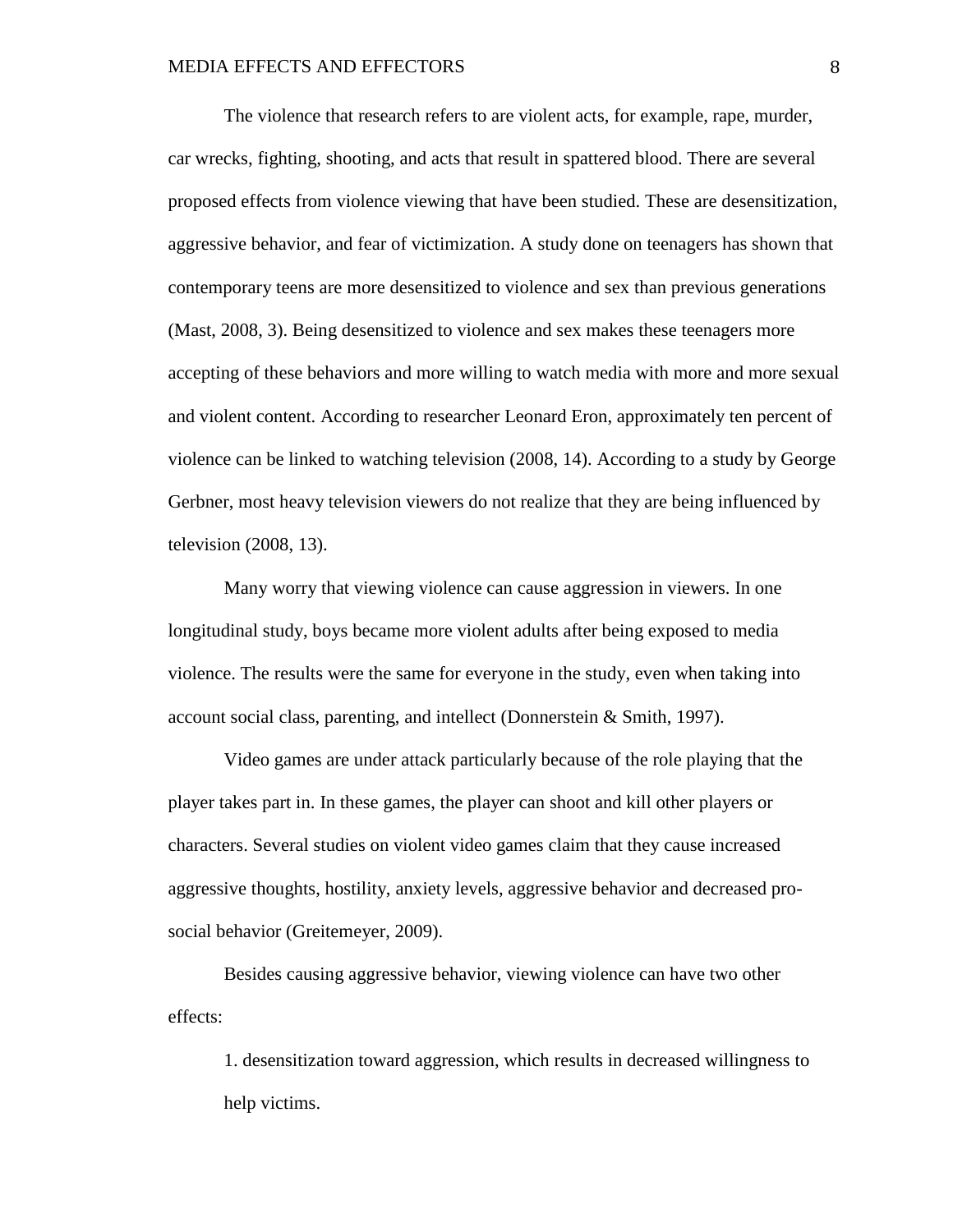2. fear of becoming a victim, which causes self-protective behavior and mistrust of others. A study by NIMH supports this conclusion (Donnerstein & Smith, 1997).

**Weaknesses of studies on violence.** George Gerbner is known for doing multiple studies on the effects of violence. Michael Hughes refutes the conditions and results of Gerbner's studies. He points out that in Gerbner's studies on violence, he does not have a control group for the surveys he conducts (1980). Hughes also points out that heavy television viewers can relay opinions and ideas to light television viewers, which would result in inconsistent and mostly indecipherable findings that television has a large effect (1980).

The most famous study of media violence was the 22-year study by Leonard D. Eron and L. Rowell Huesmann. This study was used as evidence for government action, but later Huesmann admitted that the study was flawed and the research conclusions were based on a small percentage of the subjects studied. This study took place between 1960 and 1982. Its conclusion that media violence affects boys was used as evidence by government agencies. Psychologists Leonard D. Eron and L. Rowell Huesmann studied children's behaviors as they grew up. Some children did not watch violent content on television and some did. Eron and Huesmann conclude that boys who watched violence on television became more violent as adults, while girls did not. This research was submitted to the NIMH and to the office of the US surgeon General. The 1996 Telecommunications Act put in place the V-chip requirements. Congress referred to Eron and Husesmann's study when they instituted this act. Huesmann made it known later that he and Eron based their results on only 3 out of 145 men in the study, which is not significant enough to base a result or government action on (Trend, 2007, 43).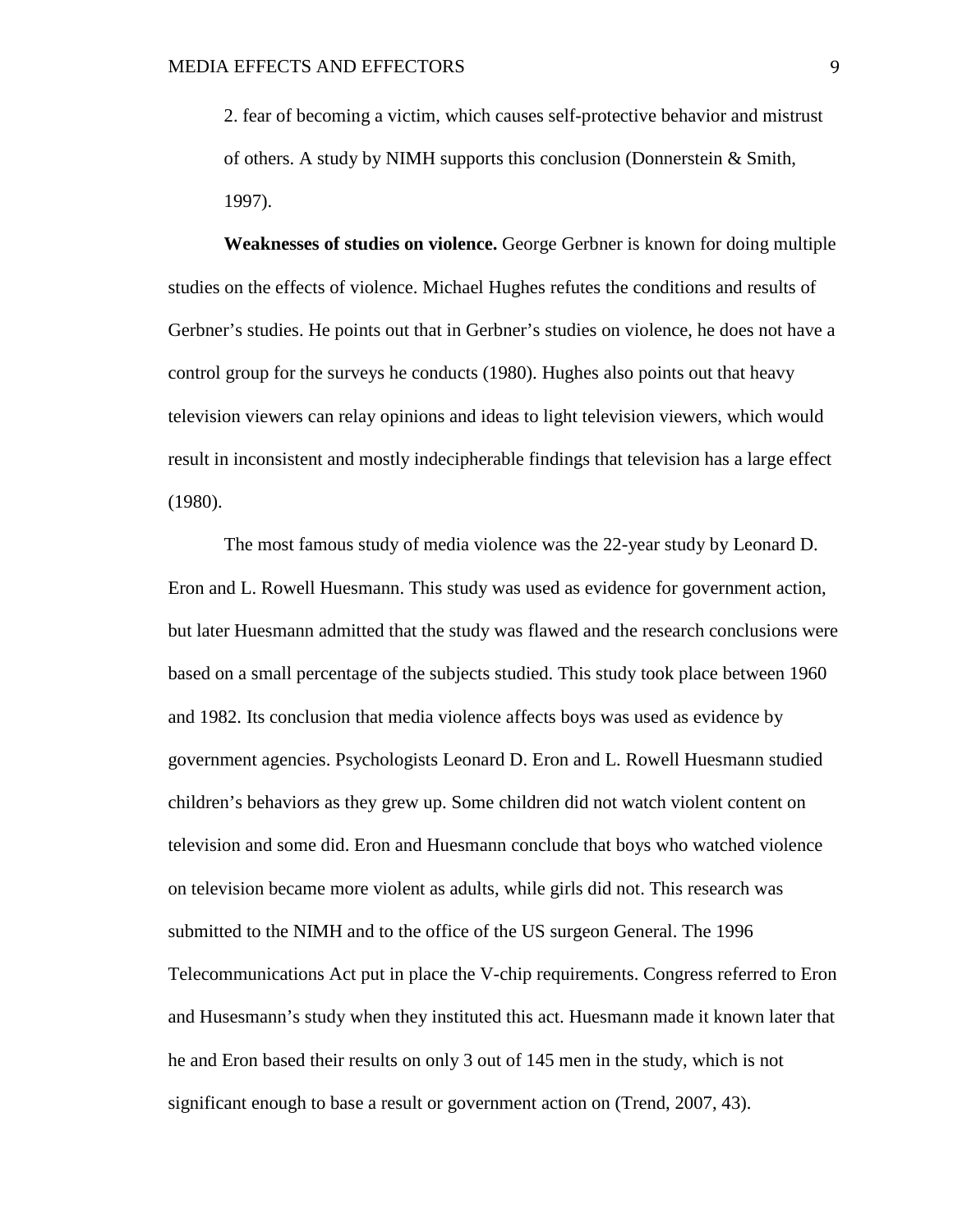One part of the debate on whether viewing violence is harmful is how researchers are unsure of exactly what the numbers and data that they collect mean. A result can have many causes, and it is hard to isolate the one cause that is being studied. Also, researchers are confused about the importance of the statistical data. One of the problems in regards to this is finding a way to ascertain the strength of the relationship between viewing violence and actions based on this viewing. Researchers are asking how much violence is causing these behaviors. It is hard to devise a scale to measure the degree to which violence is a factor in an effect (Sparks & Sparks, 2002, 277).

David Trend outlines the difficulty of isolating a single cause to a behavior, since human behaviors can be caused by the way a person was raised, culture, environment, circumstances surrounding the behavior, and brain chemistry. He also points out the possibility of short-term effects. Some studies about violence use one test group and one control group. The test group is shown some sort of violent video and the control group is not. Then the groups are questioned or asked to act out a scenario. These test groups often show an increase in aggression, but Trend says these are only short term reactions possibly caused by the participants getting excited (Trend, 2007, 38).

In the late 1990s a psychologist named Jonathan L. Freedman researched all the studies done on violence. He came to the conclusion that most of the studies came up with minimal effects resulting from subjects watching violence. Freedman noticed that most studies set up a controlled environment that was not representative of real-life. Freedman put together the results from 87 laboratory experiments on media violence effects. He analyzed the results and discovered that 41% of the studies disproved violence effects, 37% supported the hypothesis that violence has an effect, and 22% were unsure (Trend, 2007).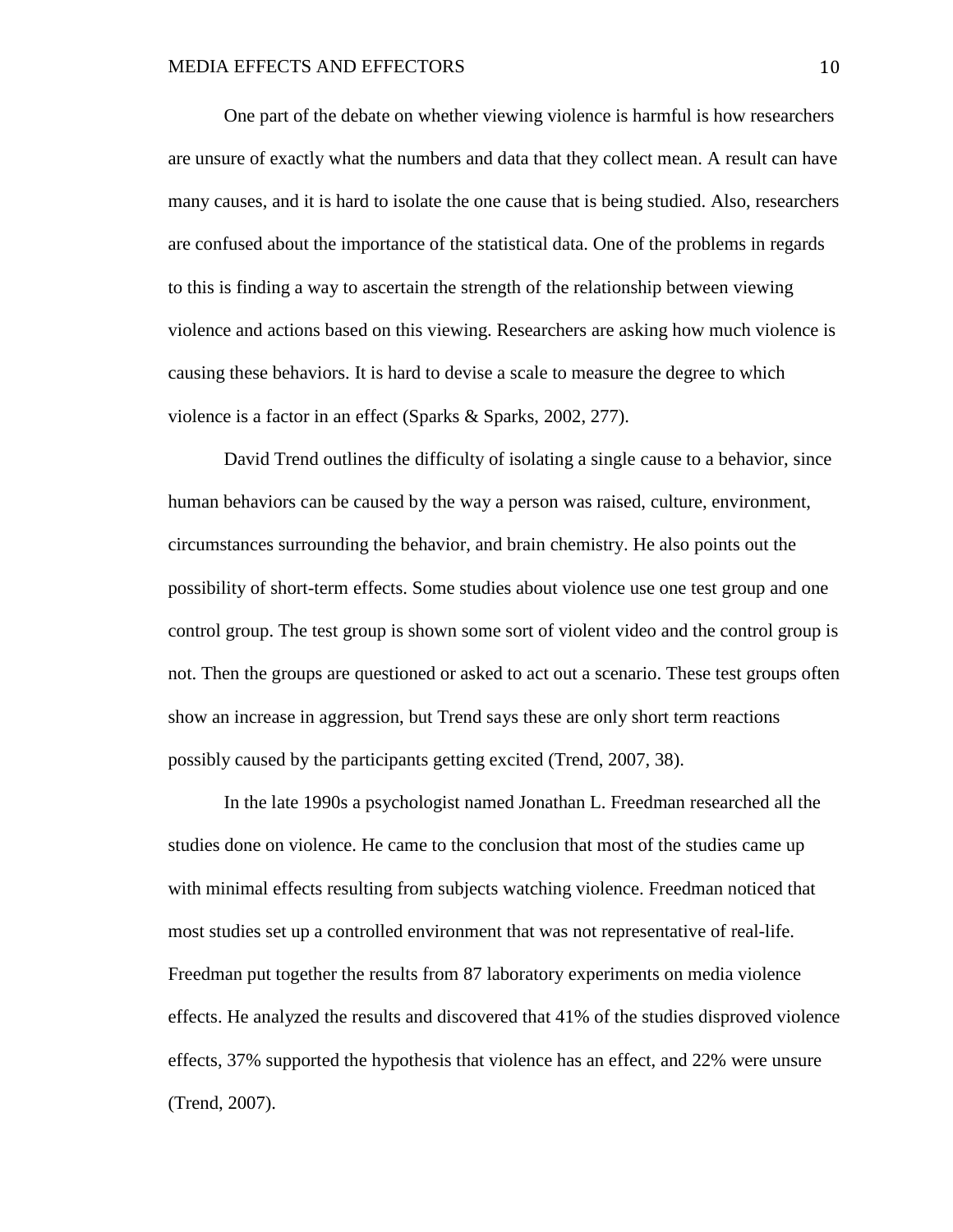**Violence as an indirect or irrelevant influence.** According to Jennings Bryant and Dorina Miron (2002), most of the studies on media effects focus on unintended effects. They suggest that media are created for pleasure and entertainment without consideration of the consequences. They also suggest that there are unintentional and intentional influences that result from media. The unplanned ones come from content that is produced in an effort to attract and retain big audiences (2002). According to Trend, Hollywood movies have been getting more violent. Movie business executives keep track of what types of movies attract large audiences, and violence is one of those trends, so more violence is included in movies (Trend, 2007, 86). An alternate view of television influence contends that it is just showing Americans what they are really like. Hollywood producer Lionel Chetwynd contends that Hollywood is portraying what the society already is, and people's perception of society is what Hollywood is changing (Clark, 1995).

#### **Evidence of American Influence on Other Cultures Via Television**

Besides violence on television, other elements of television have proven to be influential. A correlation has been found in a study by Michael Hazen and Parul Jain (2007) between the recent mainstreaming of television across India and a shift in Indian behaviors toward American ones. The behaviors noted include: eating out, going to bars, live-in relationships, affairs, and pre-marital sex.

The emergence of these behaviors is surprising because traditionally India has been a very conservative society and it still is largely. Indians are leaning toward American products by lining up at Taco Bell, McDonalds, and Pizza Hut. Also, Indian children are buying American brand products such as clothes and shoes. Urban Indians not only sport Nikes and eat at McDonalds, they also like to celebrate American holidays,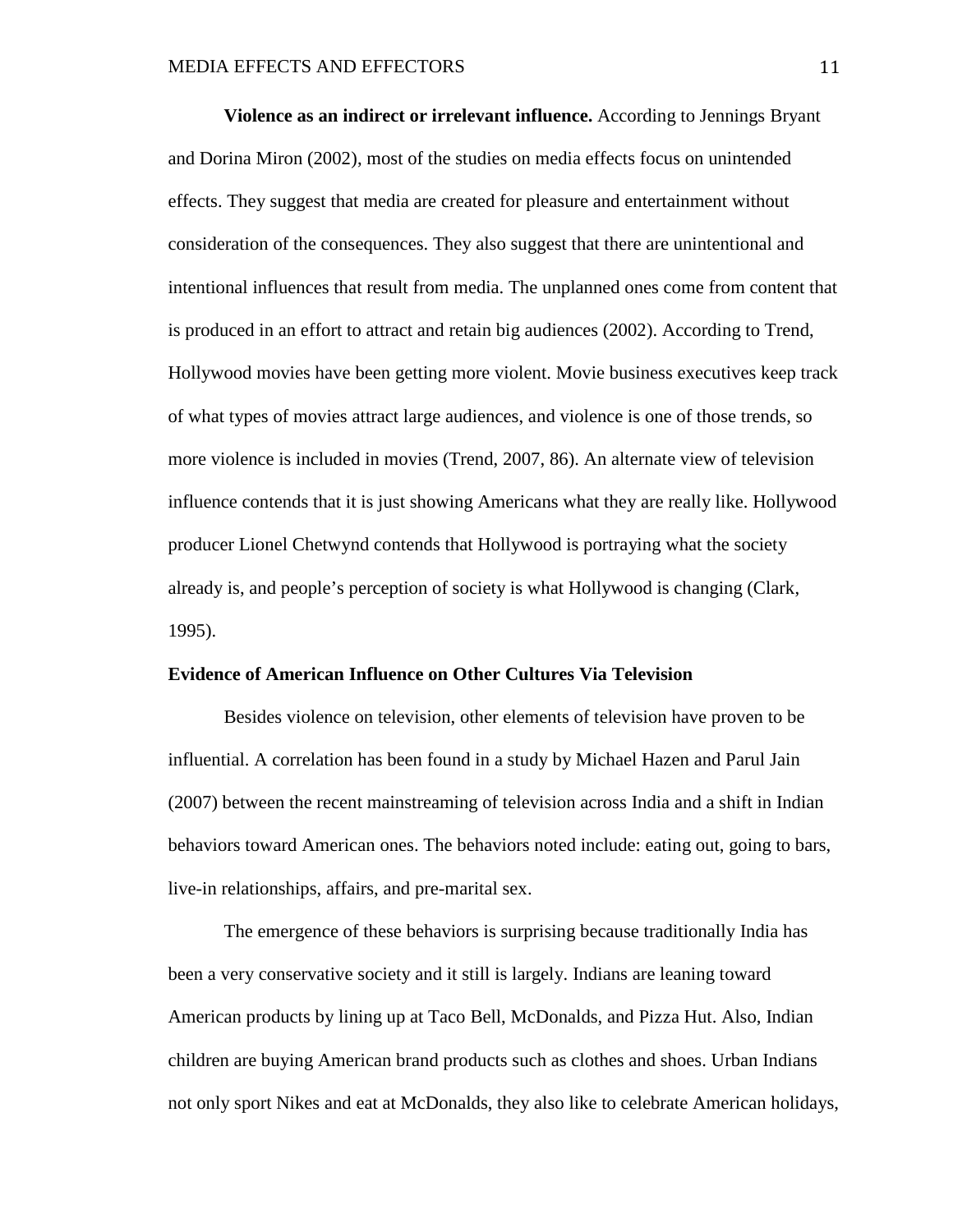such as Valentine's Day. In the past, Indian women, according to tradition, strove to be good housewives. Now, some women's attitudes and lifestyles are changing, and many are career-minded, bolder, and assertive.

This societal change is occurring in other countries as television sets and television service are becoming more readily available. A study done with Jamaican youth correlates with the study of Indians, that the more exposure to foreign media, the more likely the person is to depart at least a little from societal norms. Media have changed many areas of the Jamaicans' lives, including family values, individualism, gender roles, and use of language and dress (Jain & Hazen, 2007).

#### **Effects of Music**

Another form of potentially influential media is music. Barbara Wyatt, the president of the Parents' Music Resource Center in Arlington, Virginia, warns that, "[m]usic is a powerful tool that can change thinking and alter actions…" (Clark, 1995). According to some, listening over and over to music creates a mood. According to movie producer Lionel Chetwood: "[music] has shown a greater ability to shape ideas and popularize behavior than either of the two visual modes [television and movies] … because the audience for visual modes is essentially passive, while popular music is more interactive" (Clark, 1995).

Many studies have related negative effects to music. For example: rap and heavy metal were related to deviance such as psychoticism, acceptance of racial and sexual discrimination, vandalism, drug use, violence, and aggression. According to Greitmeyer, some studies point to music setting a mood and causing sexual arousal. Some of these moods can be beneficial, but only a few studies have been done on positive effects of music (2009).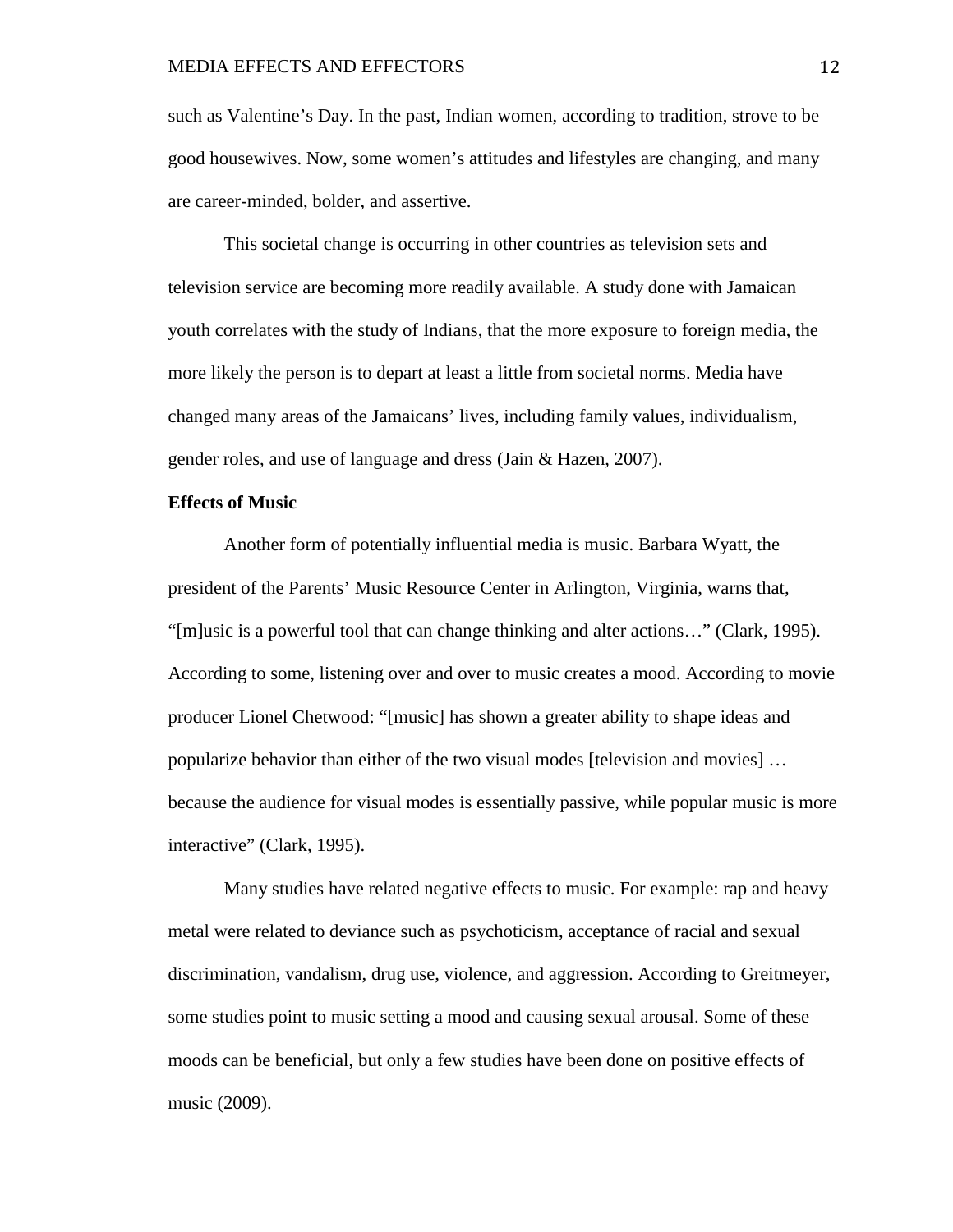Sylvia Knobloch and Dolf Zillmann (2002) studied the music choices and moods of happy and depressed people. Most of the people in bad moods chose happy and energetic songs and listened to them longer than the happy people did. The sad people's moods improved after they listened to these songs (Bryant & Miron, 2002, 565).

One study done on the positive effects of music reveals a different result from the study on violent songs. People in the study that listened to prosocial positive songs had increased empathy and a greater willingness to help. (Greitemeyer, 2009). In 2004, North, Tarrant and Hargreaves studied the effects of positive music. The researchers exposed gym users to annoying music or uplifting music and then asked them to hand out flyers. The users who listened to uplifting music were more willing to hand out pamphlets when they were asked to by the researchers (Bryant & Miron, 2002).

In other studies on the effects of music, negative effects resulted. According to Greitmeyer, lyrics containing sexual content were related to toleration of negativity and violence in respect to women. He also reviewed another study which found that listening to music with negative lyrics increases antisocial actions and beliefs (Greitemeyer, 2009).

### **Sex in the Media**

Sexual content appears often on television, and this heightens the concern about its effects, especially to parents. Research done on the content of television shows reveals that in 1995, out of 220 sex scenes in television containing unmarried sex, only nine percent of these instances concluded that unmarried sex would be wrong, and two thirds of the scripts encouraged the desirability of sexual relations outside of marriage (Clark, 1995). Studies about the association between exposure to television and sexual behaviors found that high school students who watched television with a lot of sexual content were more likely to be having sex than other high school students who watched shows with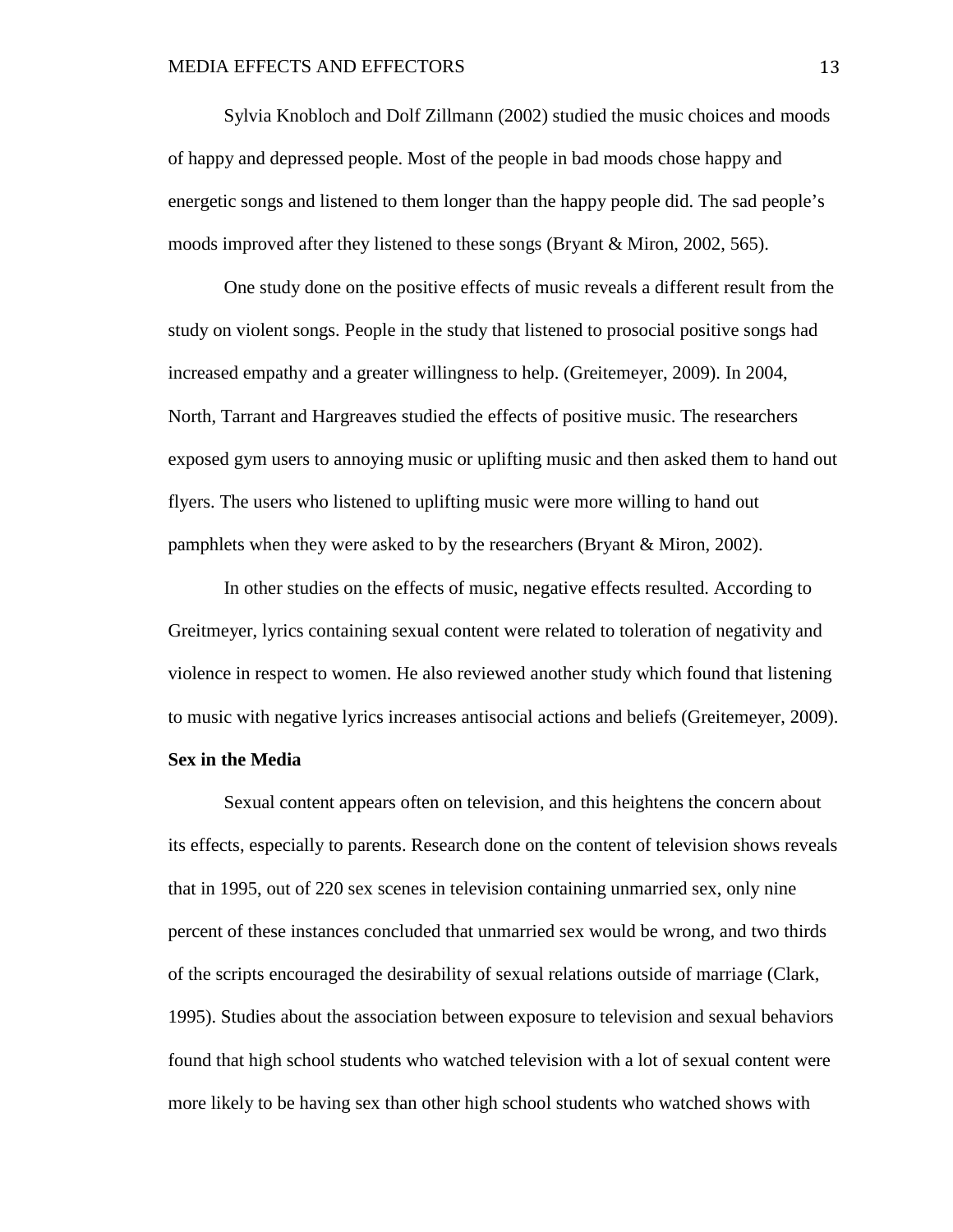little or no sexual content (Eitel et al., 2005). Kunkel et al. (1999) documented the occurrences of sexual content on network television and cable for the 1997-1998 season. The study found that 56% of all shows contained sexual content (Harris & Scott, 2002, 309). These studies contain limitations because sexually active adolescents have been found to watch more television with sexual content than non-sexually active adolescents. It is hard to isolate the cause of the increased sexual activity, because these teens may be watching more sexual content on television because they are sexually active (Eitel et al., 2005).

Studies on how college freshmen are influenced by shows that include sexual intercourse show negative or positive reactions from viewers based on negative or positive reinforcement coming from the shows the participants viewed. Programs that showed negative consequences of sexual intercourse pointed to the participants' having negative attitudes toward premarital sex and negative judgments of people who were doing this. The study found, however, that programs that showed negative consequences are rare and that normal television shows makes sex appear desirable and without negative consequences (Eyal & Kunkel, 2008).

Shows that contain not just sexual content but also violent sexual content make some people who believe that media affects people particularly concerned. Studies point to media portrayals of a woman's being raped as being arousing to men if the woman is portrayed as enjoying the situation (Harris & Scott, 2002, 325). Some fear that the viewing of explicit sexual materials may affect the attitudes and values of viewers. For example, when teenagers are shown on television frequently being sexually active, the young adults viewing these shows may have weakened traditional values of abstinence from sex (313).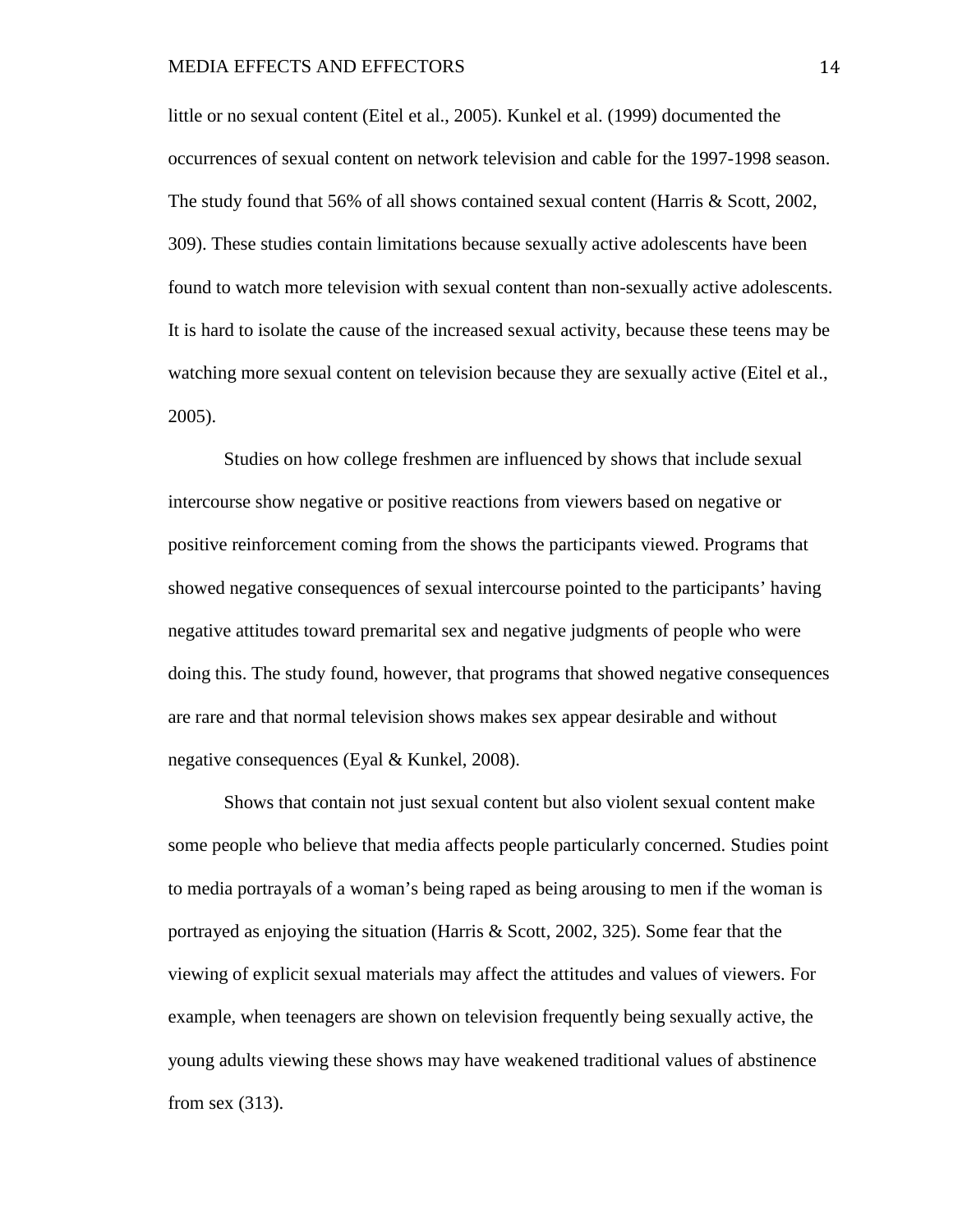Allen, D'Alessio, and Emmers-Sommer (2000) found that the sex offenders they studied did not watch more pornography than non-offenders. They were, however, more likely to be aroused by this content and perform some sexual act afterwards. In a study by Linz, Donnerstein, and Ponrod (1984), a group of men were shown movies with violent sexual content. The more movies the men saw, the more desensitized they became to the content. They found the films humorous after several days of watching them (Harris  $\&$ Scott, 2002, 307).

Almost a third of young men are getting information from pornography. In a study (Russell, 1998) about violent sexual materials, 29% of the young men surveyed said that pornography is their most important source of sexual information (Harris & Scott, 2002, 307). In 1998 CNN and Time did a survey about where teenagers got their information about sex from. 29% of the teenagers that responded said that they got their most important knowledge about sex from television. These studies conclude that some men may have a positive idea of mistreating women if they are shown a positive outcome of a rape scene (2002).

The results of the study by Kunkel lines up with the premise of social cognitive theory, which explains that when a behavior is reinforced with negative consequences, the observer will develop more negative thoughts toward that behavior. The more negative thoughts that are associated with a behavior, the less inclined a person is to repeat that same behavior. Conversely, when the situation is reinforced with positive consequences, the viewer will be more inclined to think favorably of the situation and will be more inclined to repeat the behavior (Eyal  $&$  Kunkel, 2008). Like the studies on violent sexual material, these studies on sex scenes point to this material influencing people because of positive and negative reinforcement.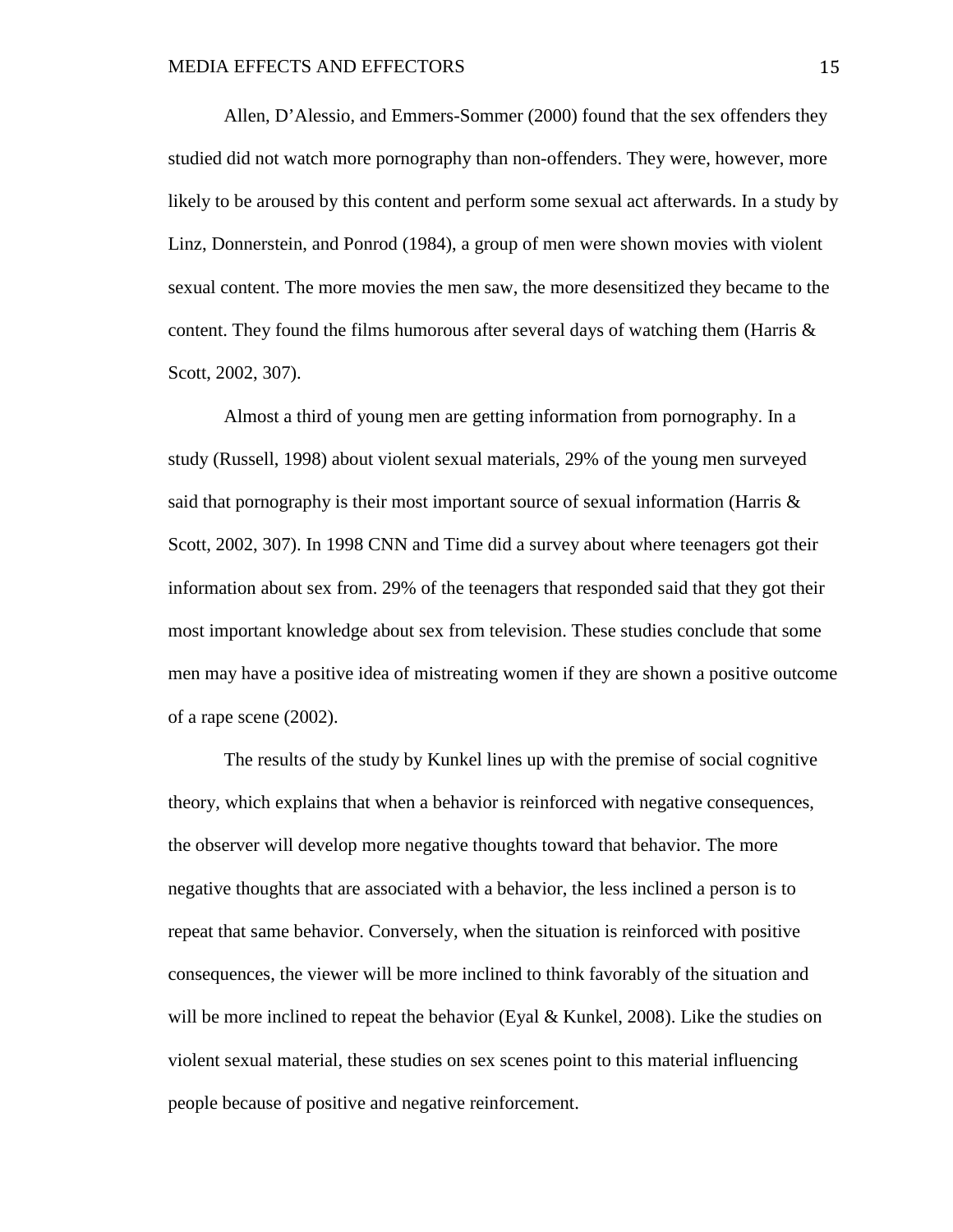#### **Alcohol in the Media**

Alcohol, especially advertisements for alcohol, appears often on television. Also, studies analyzing incidents of alcohol on television found that 71% of 168 primetime episodes analyzed in 2000 mentioned alcohol (2003). Researchers are split on whether alcohol in advertising affects viewers. Some think that media have a strong effect on how often people choose to drink. Several studies support this opinion and claim that media affect college students' behaviors and thoughts. There are also studies that argue against these conclusions (Albada & Kean, 2003, 278).

One study found characters that drank were looked up to, well liked, and rich. Another study found that 25% of the portrayals of alcohol consumption were positive and over 60% were neutral (Albada & Kean, 2003). Dutch Researchers observed 80 young men which they divided into three groups. One group watched a film with alcohol consumption and alcohol commercials, the second watched a film with no alcohol consumption and some alcohol commercials, and the third was a control group which watched a film with no alcoholic content. The men were offered alcoholic and nonalcoholic drinks during the study. Men who saw alcohol commercials or the film with alcohol on average drank 1.5 glasses more than the men who were not exposed. This study concludes that men drink more alcohol when they see it advertised (Engels et al., 2009).

Although people may not accept certain facts on television as truth, they may be subtly influenced by attitudes and behaviors that they see on television. According to Karen Dill, a media critic, people pick up social nuances about how they should act in part from watching television and movies. They use these as reference points for what is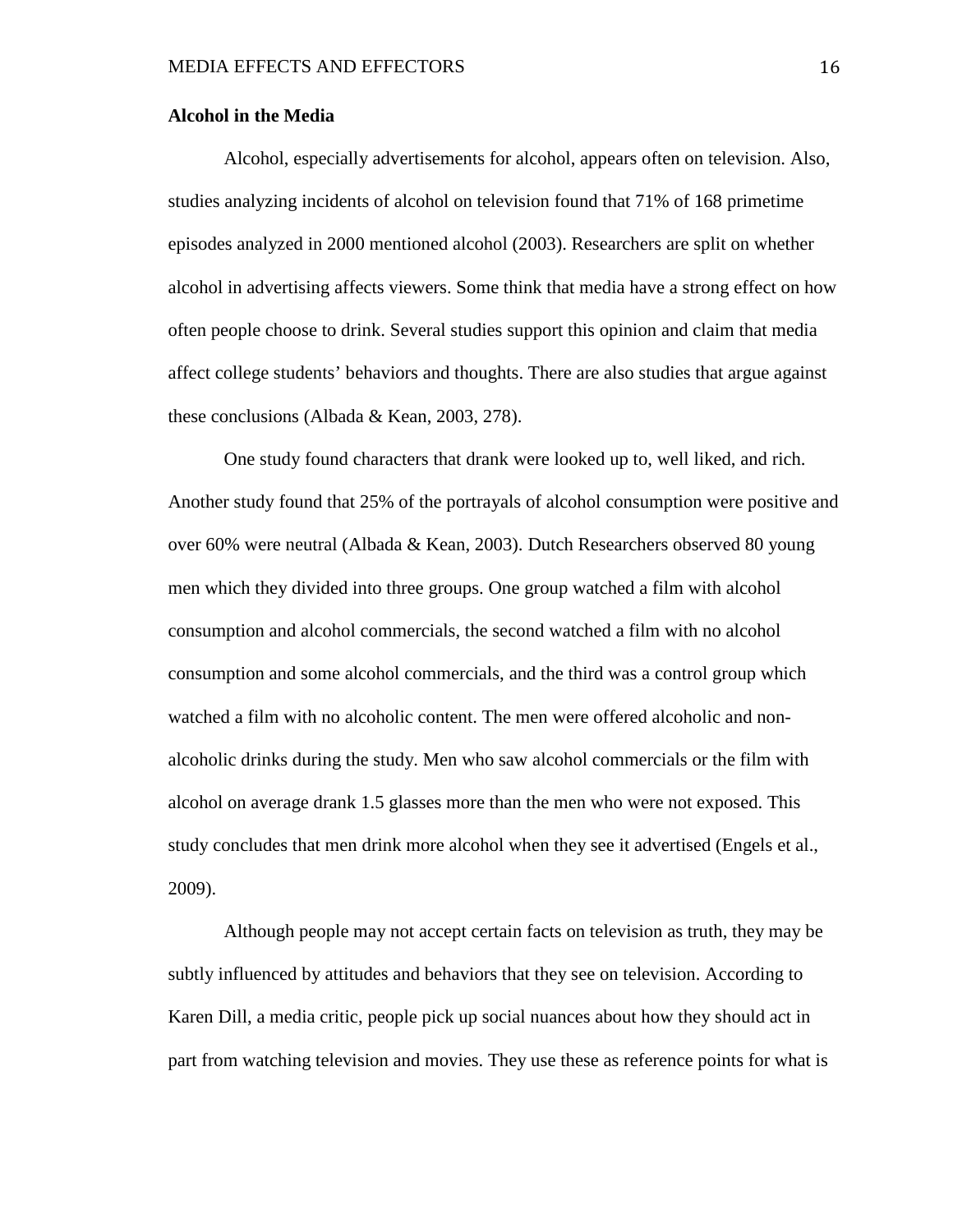socially acceptable. When people see well-liked, attractive people drinking on television, this makes drinking alcohol more culturally acceptable (Dill, 84-85).

One perspective used to look at alcohol in the media is the "effects" model. This perspective is studied most in psychological research. It suggests that when alcohol is seen as seductive and normal, people are more inclined to drink. One study found that the more television students watched, the more they drank the next time they were hanging out with friends. A slight connection was made in this study between alcohol and television viewing. Both of these activities were associated with "enjoyment" and "relaxation." Media are not the only suspected influence on drinking. There can be other influences especially parents' drinking consumption (Farnham & Iagle, 1996).

#### **Effects on Body Image**

In a study on college students' body images, the author claims that media influence was one of the major influences on a female's decision to undergo cosmetic surgery. Women who are impressionable and who internalize media messages are at risk of having a skewed body image. Viren Swami's research suggests that teaching media literacy to women by showing them how to interpret and inoculate themselves against media messages is key to overcoming this problem (Swami, 2009).

A study done in Fiji found that some adolescent girls there developed eating disorders after being exposed to Western television. Bulimia was at 0% in 1995 and rose to 11% by 1998. When interviewed, teen girls said they wanted to lose weight to be like celebrities on television. A study done with the assistance of Irish doctors concludes that media images of very skinny models and celebrities can be a factor in impressionable teenagers' developing anorexia (Battles, 2009). Boston media critic Jean Kilbourne worries that because media are saturated with beautiful, perfect women, girls who do not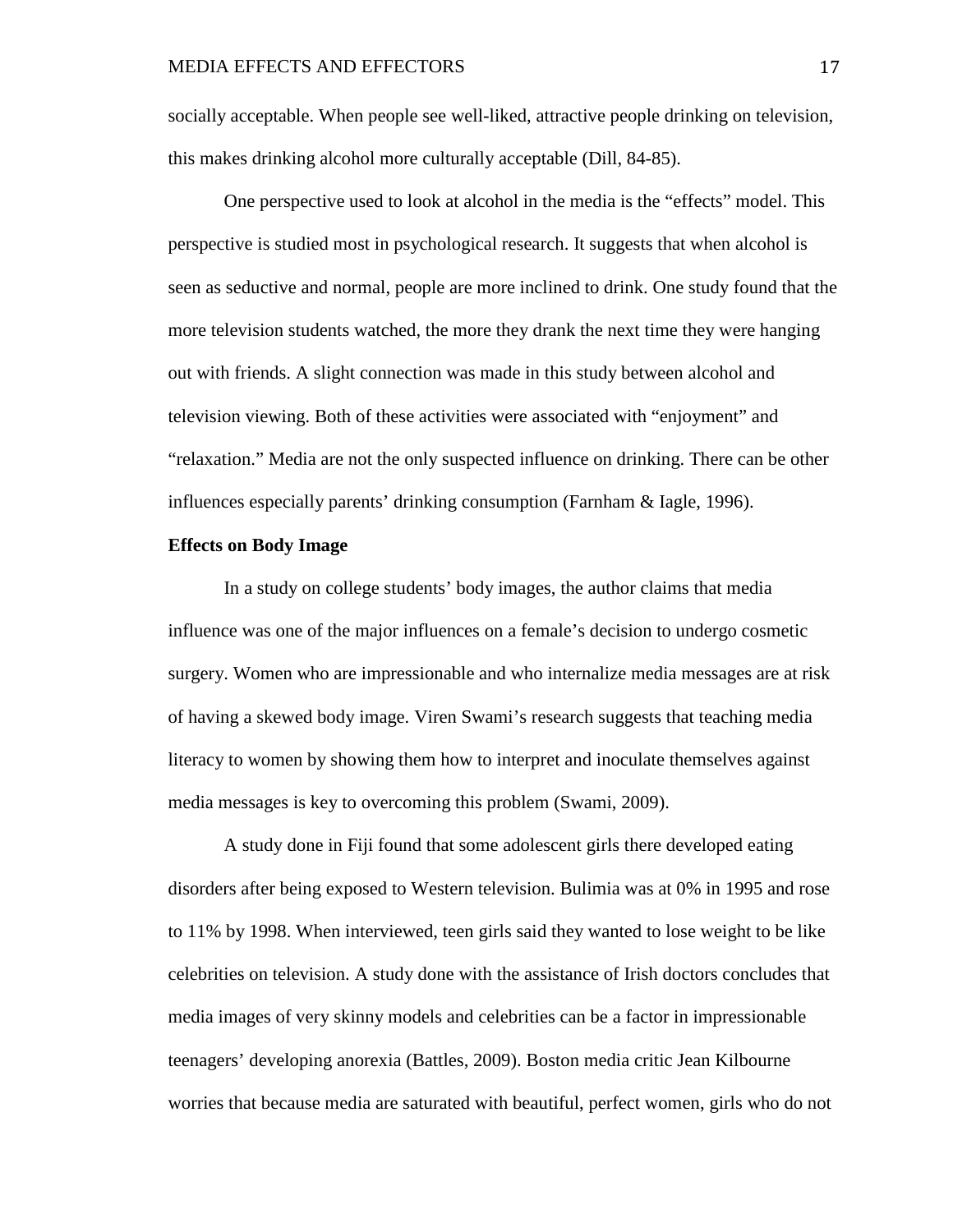fit the norm will suffer low self-esteem when exposed to these media (Clark, 1995). Based on these studies, it seems that the introduction of American television in different parts of the world brings with it a desire to be skinny to impressionable young girls. While being skinny is not inherently a bad thing, the ways young girls devise to try to achieve thinness can be unhealthy.

#### **Television as an Escape or as Reality?**

Some say television is an escape. Producer of "Law and Order," Dick Wolf, supports this view, observing that "[c]hildren can distinguish between fantasy and reality. I grew up on 'Tom and Jerry' and I never climbed into a tower and pulled a gun on people" (Clark, 1995). Yet, the news reports stories of people's doing crazy things and then using the excuse, "Well, I saw it done on TV." A 16-year old from Baltimore, Maryland, who was accused of killing a 26-year-old woman told his girlfriend that he was thinking about absconding with a vehicle and guns so they could be like the movie characters Mickey and Mallory from Oliver Stone's 1994 movie *Natural Born Killers* (1995).

A study by Fox and Philliber (1978) examines whether people treat television as reality. Researchers asked subjects how many wealthy Americans they thought there were in order to see if watching television gave people a wrong impression of how many people are rich. The participants guessed a realistic number. This is contrary to the theory that people believe what they watch on television.

However, in a similar study, Gerbner tested how heavy viewers versus light viewers of television view reality. The heavy viewers as opposed to the light viewers had more unrealistic views of how many Americans held professional managerial jobs (Fox & Philliber, 1978). Why might people be influenced so strongly by moving images? One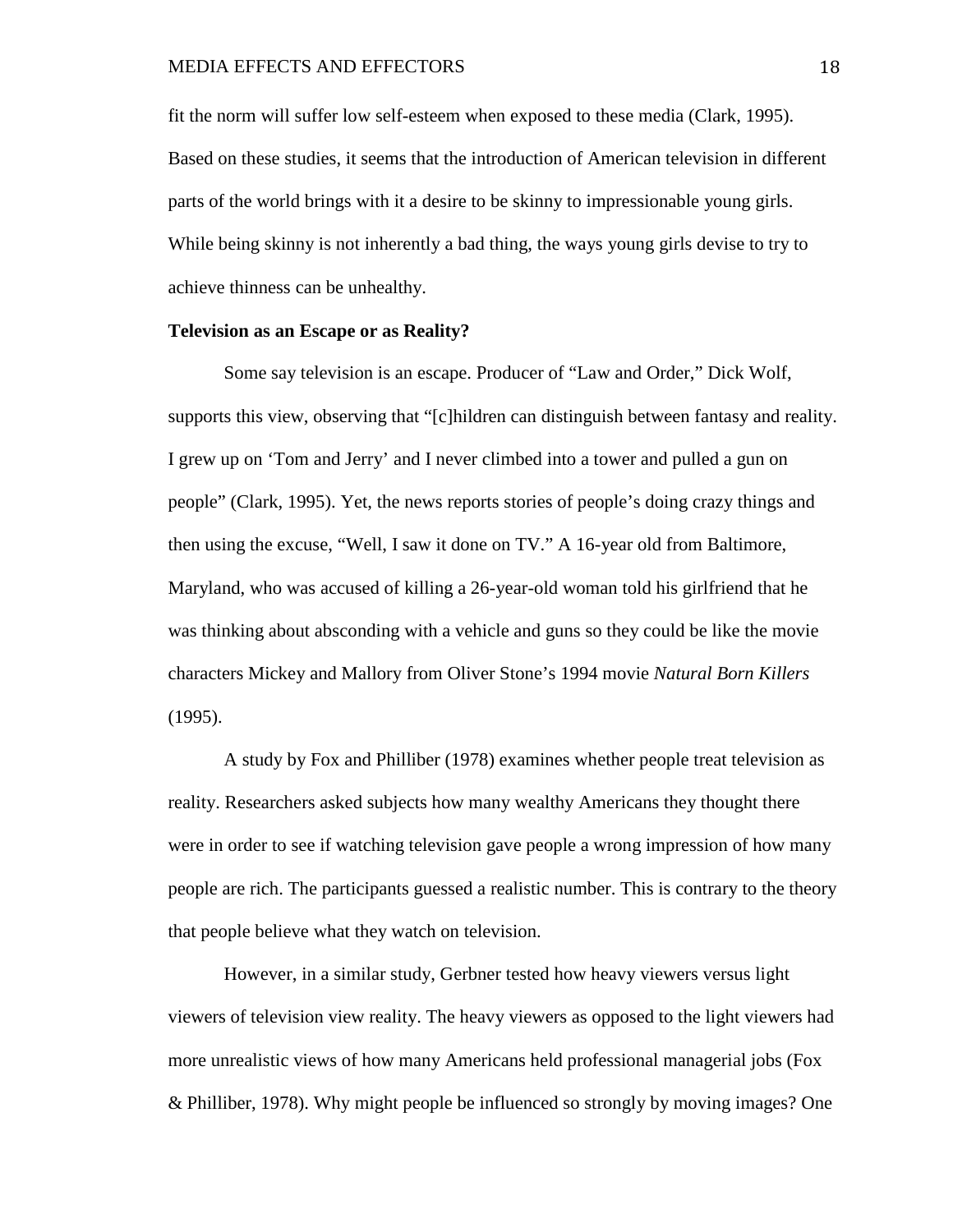answer to this question is the cultivation theory. This theory, created by Gerbner, says people who watch a lot of television base their assumptions about real life on what they view on television. Those who watch less than four hours of television a day are light viewers, and those who watch more are heavy viewers (cited in Hazen & Jain , 2007, 9). So, according to cultivation theory, the more people watch television, the more they think of the events on television as reality.

#### **Positive Influence**

If media are influential at least to some degree, as has been suggested by these studies, then what are the possibilities for using it for good? While there are many studies on negative influences, such as violence, there are not very many studies about the positive potential of television and other media. Marie-Louise Mares and Emory Woodard did a study on the positive effects of television. They found that children that watched pro-social content on television behaved better in social situations and had more positive attitudes than their peers. The researchers conclude that "… television has the potential to foster positive social interactions, reduce aggression, and encourage viewers to be more tolerant and helpful" (Mares & Woodard, 2005, 316). The researchers conclude on a hopeful note that other researchers will search out positive outcomes from television as well (2005).

If media can be used to influence others, what is the potential for Christians to use media to influence others? Christian filmmakers have been trying to do this for years. The best evidence that these Christian movies are making an impact is when they are shown at a Christian Film Festivals of America event. Each festival takes place at a theater, and free Christian movies are shown there for a week. After each show, a gospel message is related to the movie just shown. Then an invitation to receive Christ is given.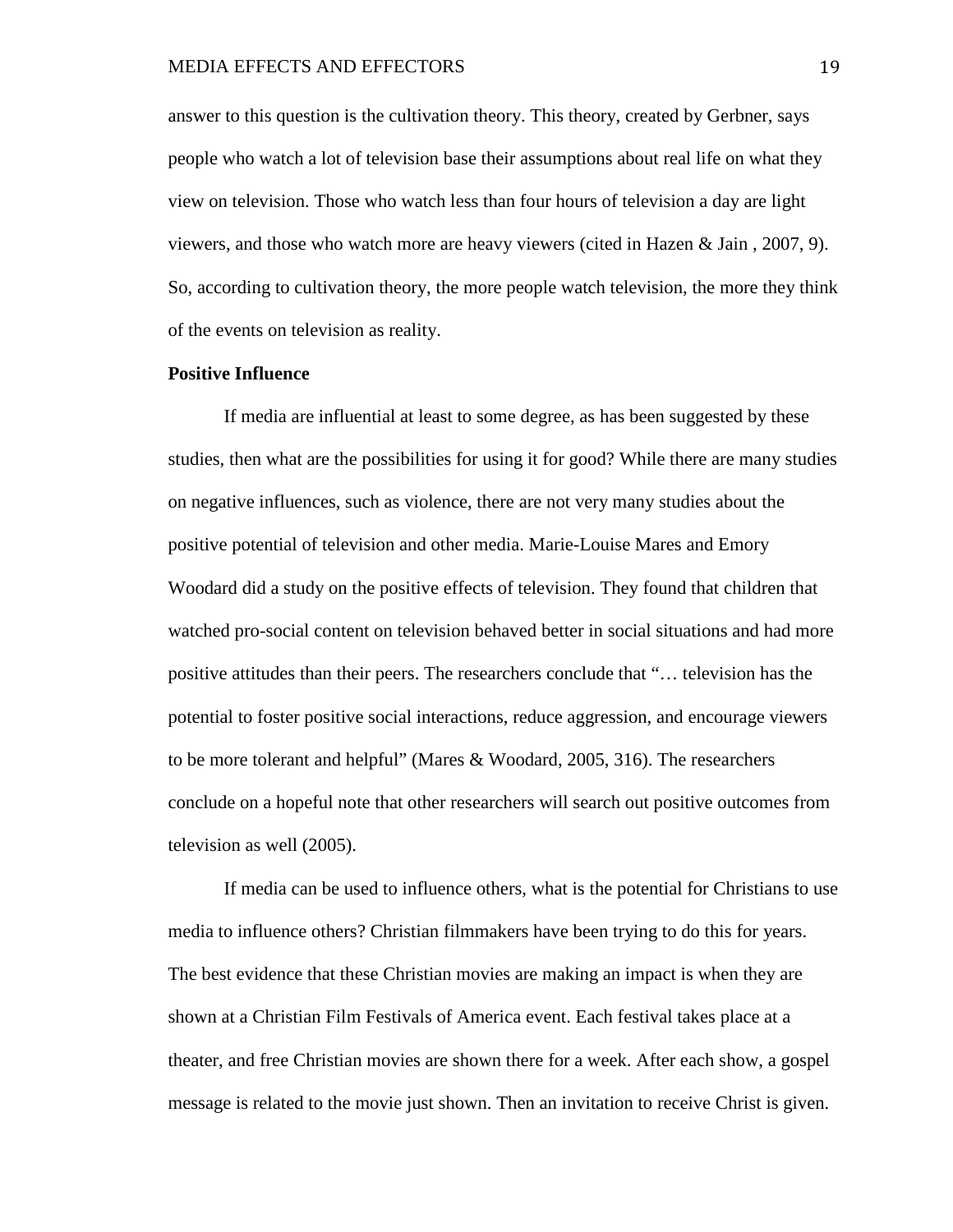Thousands of people across the United States have made commitments to Christ in this manner. Based on this example, Christians can use media in an effort to influence people. **Conclusion**

Many studies point to the possibility of media influence. These influences can possibly change attitudes about sex, morals, body image, drinking, and reality. There is no conclusive proof that media influences people due to the ongoing controversy. However, some people believe strongly in media influence and are trying to influence others through media, as is seen in the following study on future media effectors. This study is interested in how Liberty University students are interested in impacting others through the media, if they believe that they can influence others, and if they should try to influence others on the basis of Christian principles.

#### **Research on Media Effectors**

#### **Research Overview**

This study is intended to find out what future media professionals think about media influence and if they are going to act on this belief. Do they believe that media can influence other? If so, are they willing to act on this belief to put positive elements into the media or to inhibit the placement of negative messages that are suspected of having undesirable influence on viewers? This study will be restricted to subjects from Liberty University, a school that teaches strong Christian values and morals. This study predicts that the subjects, should they believe in media influence, will desire to affect others in light of a Christian perspective.

# **Method**

Most of the research in the literature review referred to television viewing. However, students at Liberty University have limited access to television on campus and,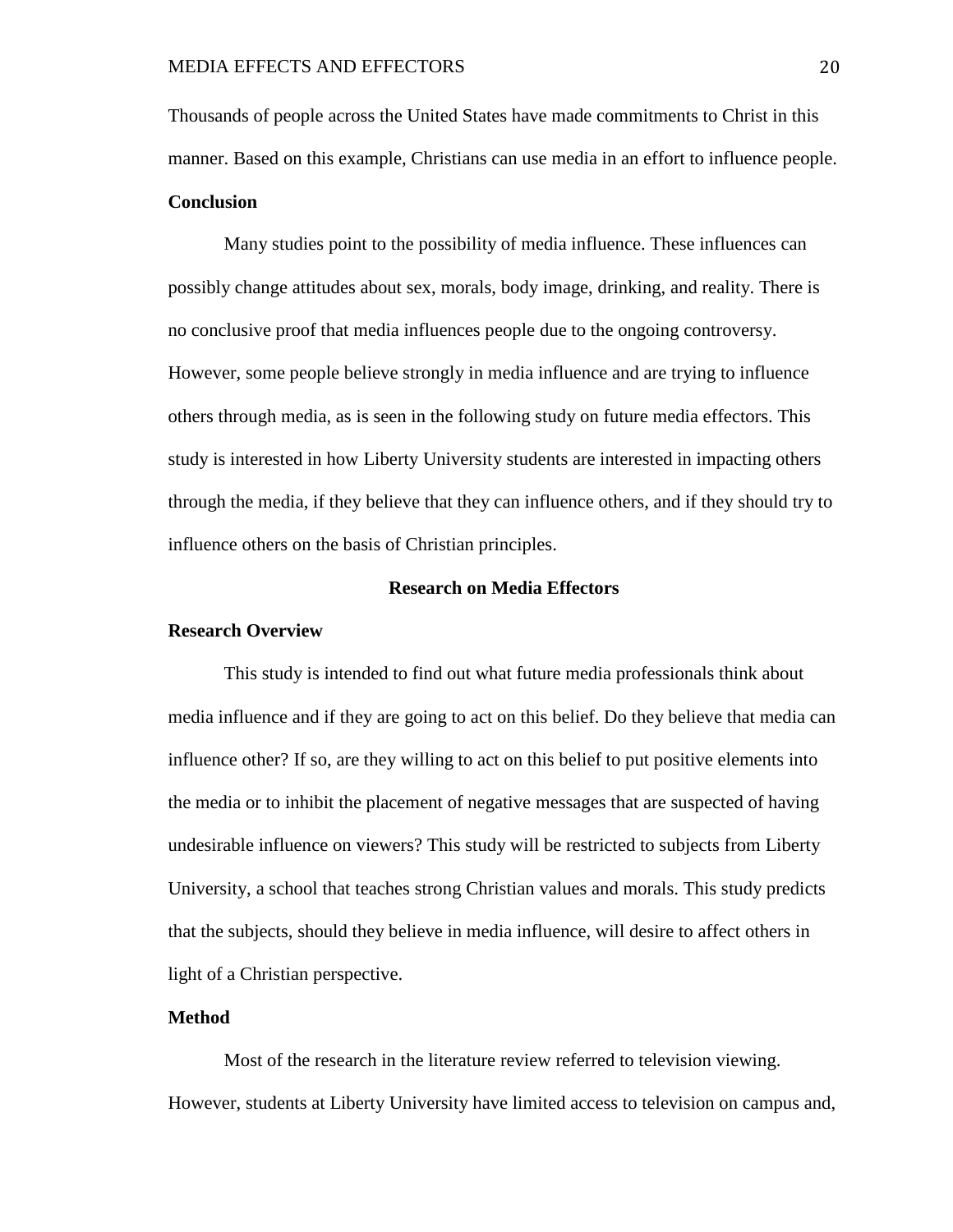therefore, will not give an accurate portrayal of what they would watch with unlimited television access. Therefore, the respondents were asked about their movie viewing habits, since this may be a more commonly viewed medium. Movies are readily available for the students, whether it is DVDs, at the dollar theater, a regular theater, or a rental location such as a Redbox. Also, movie ratings are more memorable to the respondents because television ratings are not as noticeable as movie ratings, and Liberty students are forbidden to watch R-rated movies, so they are required to pay attention to movie ratings. Movies and television contain similar content such as sexual innuendo, sex scenes, violence, language, and drinking.

The survey asked what type of viewing habits the respondents have, asking them "How many movies do you watch per month?", "How often do the movies you watch contain sexual elements?", "How often do the movies you watch contain violence?", "How often do the movies you watch contain profanity?", and "How often do the movies you watch contain obscenity?" Participants have a better idea of how movies can or cannot influence others based on how much they are acquainted with movies. These questions are asked to determine what sort of mindset and ethics the respondents have. The type of materials they watch suggests what content they deem acceptable and what they will tolerate in future productions.

The next question asks how much the respondent thinks he or she is being influenced. The survey will ask if the respondent thinks his or her morals, values, and self-esteem are affected by movies and television watched. The respondent was given the choice to respond either "Positively, yes," "Negatively, no," or "No."

Next, the respondent was asked to imagine creating a production and what type of materials would be tolerated and included in this production. The respondent is asked if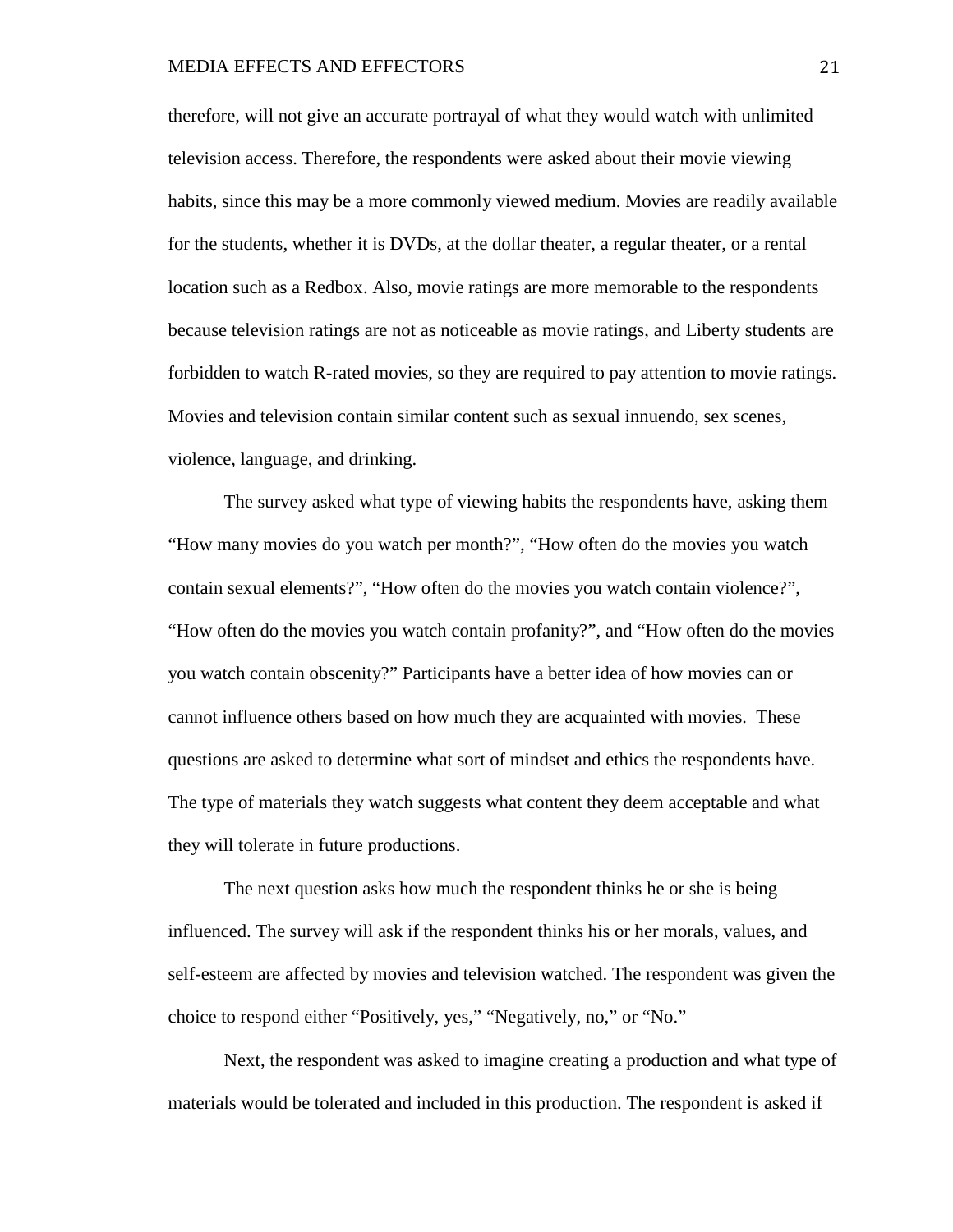he or she would include sexual references, sex scenes, rear nudity, full nudity, obscenity, profanity, war violence, grisly violence, violence in general, and drug content. These elements were chosen for inclusion in this survey because they are materials that are warned against in movie ratings. These ratings are made available for parents so they can filter what their children watch.

Compared to secular universities, many more students at Liberty University have Christian viewpoints. The study predicts that since many of the respondents are assumed to have a Christian viewpoint, they might be averse to including objectionable materials in proposed future media content.

The next questions ask if the respondent has any intention to use the media to influence others, and if so, then what type of influence he or she hopes to have through media. These questions are left open-ended. Many different answers are possible to these questions. In order not to exclude any relevant answers, the researcher has left these answers open so the researcher can ascertain how the students really think about what should be in the media.

### **Participants**

The participants for this study were Liberty University students in the Department of Communication Studies. Over one hundred students from various COMS classes were asked to participate. Four upper-level COMS classes were asked by email to fill out the survey. Several lower-level COMS classes were asked to fill out the survey by their professors. Ninety students filled out the survey but only sixty-five indicated that their concentration was broadcast. The results were filtered so that only the responses from broadcast students would be used in the study. The respondents were almost equally female (51%) and male (49%).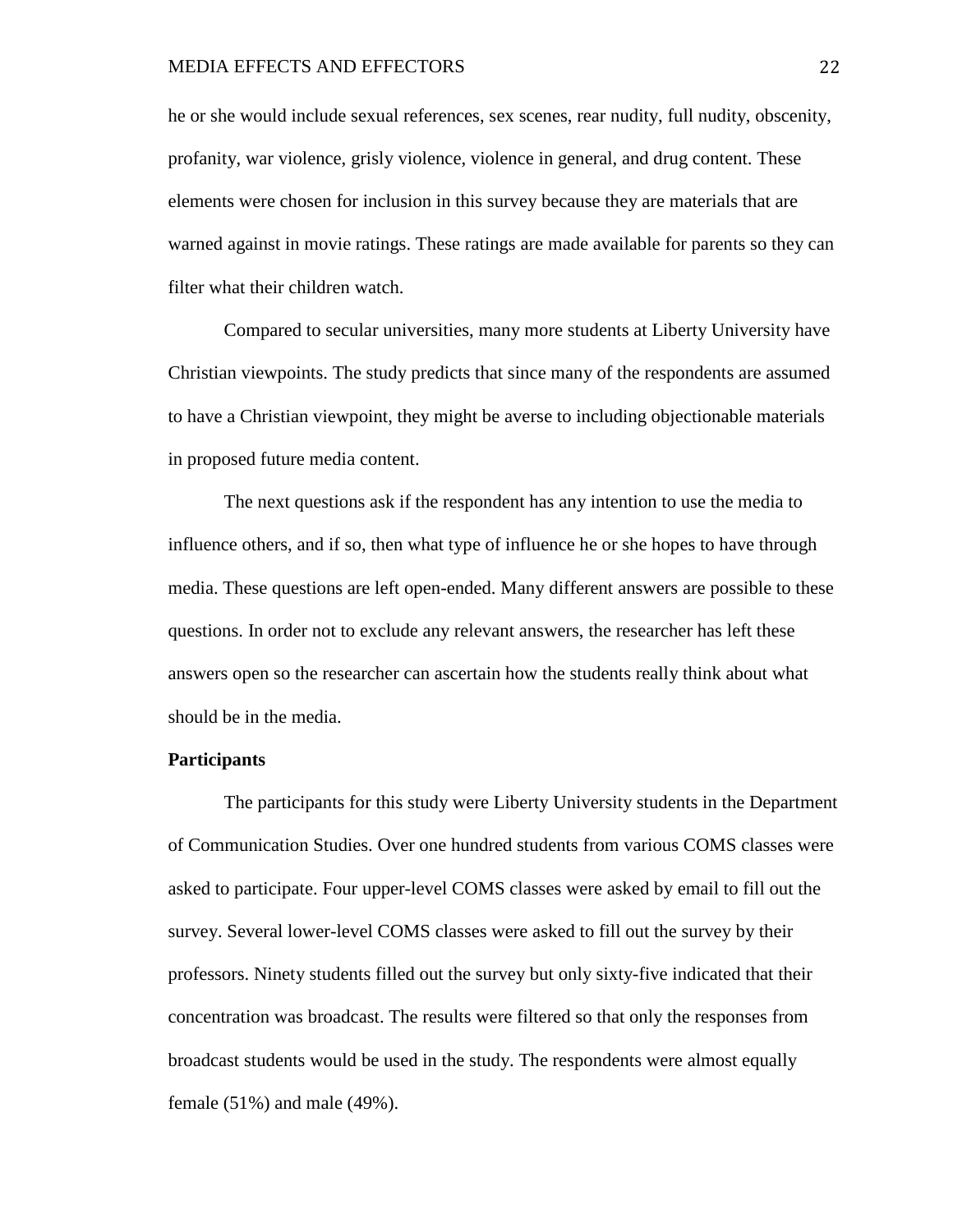#### **Results**

**Movie frequency and content.** Most of the students see movies occasionally, fairly often, or very often. The highest percentage (40%) see movies fairly often. Nobody said that they never see movies. When asked whether they viewed movies with elements of sex, the majority (52%) responded that they see these occasionally. One person responded "Never" and 6.2% responded that they see movies with elements of sex very often. When asked how much they watch violence, all of them replied that they watch movies with violence in them. Most of them (43%) watch violence fairly often. When asked how often they watch movies that contained profanity, one responded "Never," and most responded either "Occasionally" (32%) or "Fairly often" (35%). Next, the participants were asked how much they view movies containing obscenity. Most (38%) replied that they see them occasionally, and many (28%) said they see them rarely. Out of these five objectionable elements, sex and obscenity were the most viewed.

**Participants' views on how they are affected.** The survey asked if the respondents believe that their values, self-esteem, and morals are influenced by movies and television that they watched. The majority of respondents indicated that they did not believe that they were influenced by television and movies. Two-thirds (68%) of the respondents responded that their morals and values are not affected. Almost half (51%) of participants indicated that their self-esteem is not affected. Almost a third (32%) thought their self-esteem is negatively affected.

**Participants' views on allowable content.** The students were asked if they would allow various objectionable materials in a television show or motion picture. Many (73%) replied that they would not put sexual references such as innuendo in a production. Most (97%) said they would not allow graphic sex scenes in a production. For obscenity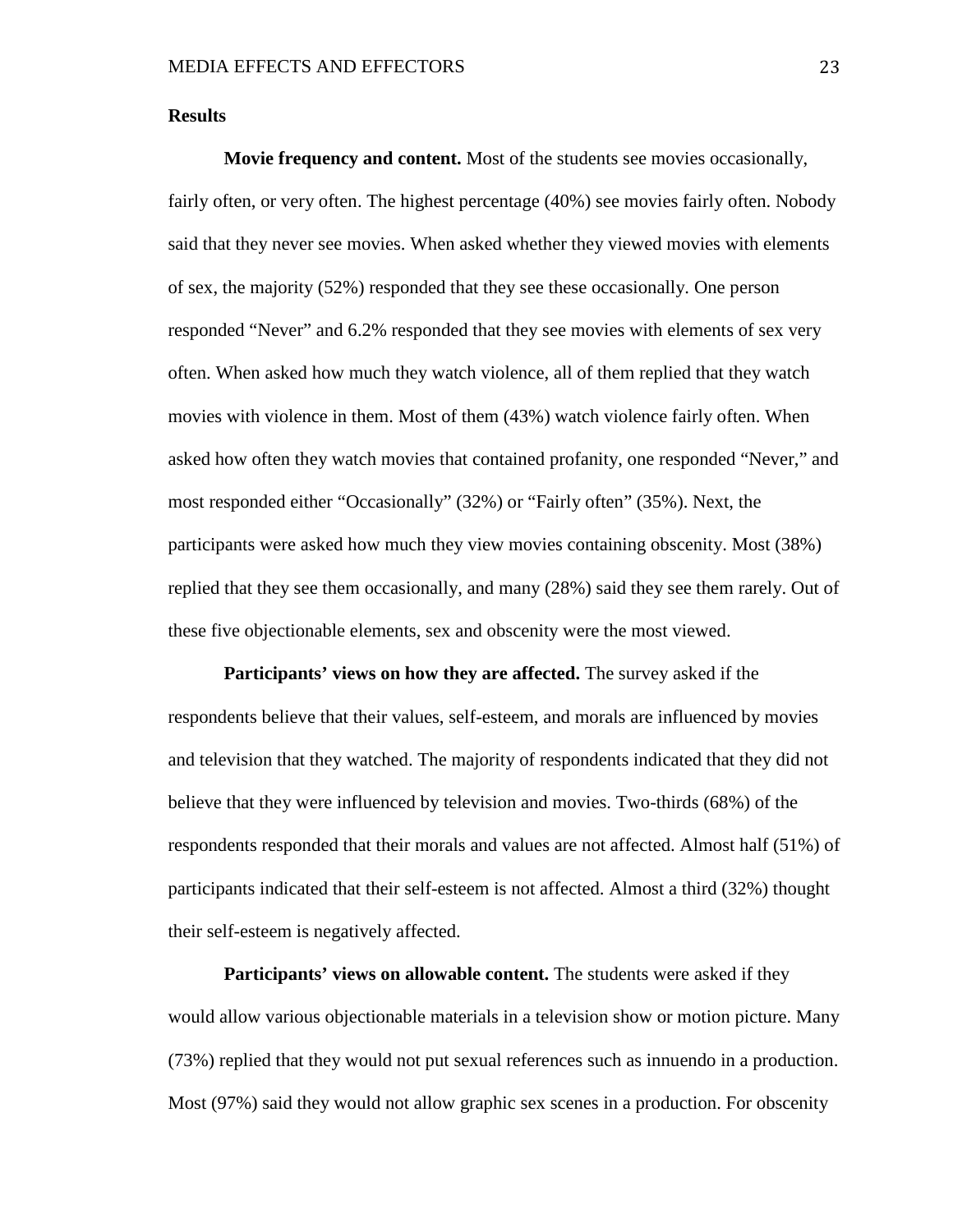and profanity, many said they would not allow it (87% and 75%). This result is skewed because many of the students might not have known the difference between obscenity and profanity. Nevertheless, the participants did know that both are objectionable materials. Many objected to rear nudity (95%) and full nudity (98%). Many are in favor of war violence (86%) and violence in general (81%). Grisly violence is less acceptable, since 61.9% were not in favor of it. As for drug content, that was the closest split between approving (40%) and disapproving responses (64%). Many students thought violence was acceptable material to put in a movie. They differentiated between the appropriateness of certain types of violence. Many more favored war violence (86%) than grisly violence (38%).

**Future intent to influence others.** When asked if students would try to influence others in the future, two-thirds (68%) replied that they would. Some (20%) said they would not try to influence others, and some (12%) said they were uncertain. Two people responded "no" because they were not intending to go into production. One person stated that he or she was unsure because he or she viewed media as entertainment and not as a source of influence. If the results were adjusted so that the participants not intending to go into production were excluded from the results, the percentage of people wanting to influence others would be adjusted from 68% to 70%.

**Type of message or influence.** The students were asked to explain what type of influence they would have on their audience and in what type of media. Most of the respondents (54%) want to influence their audience with a Christian and/or a positive message. Most (32%) responded that they would like to make a positive impact on the audience. Many (22%) want to communicate a specific Christian message. Some (11%) are unsure of how they want to influence others. The types of media respondents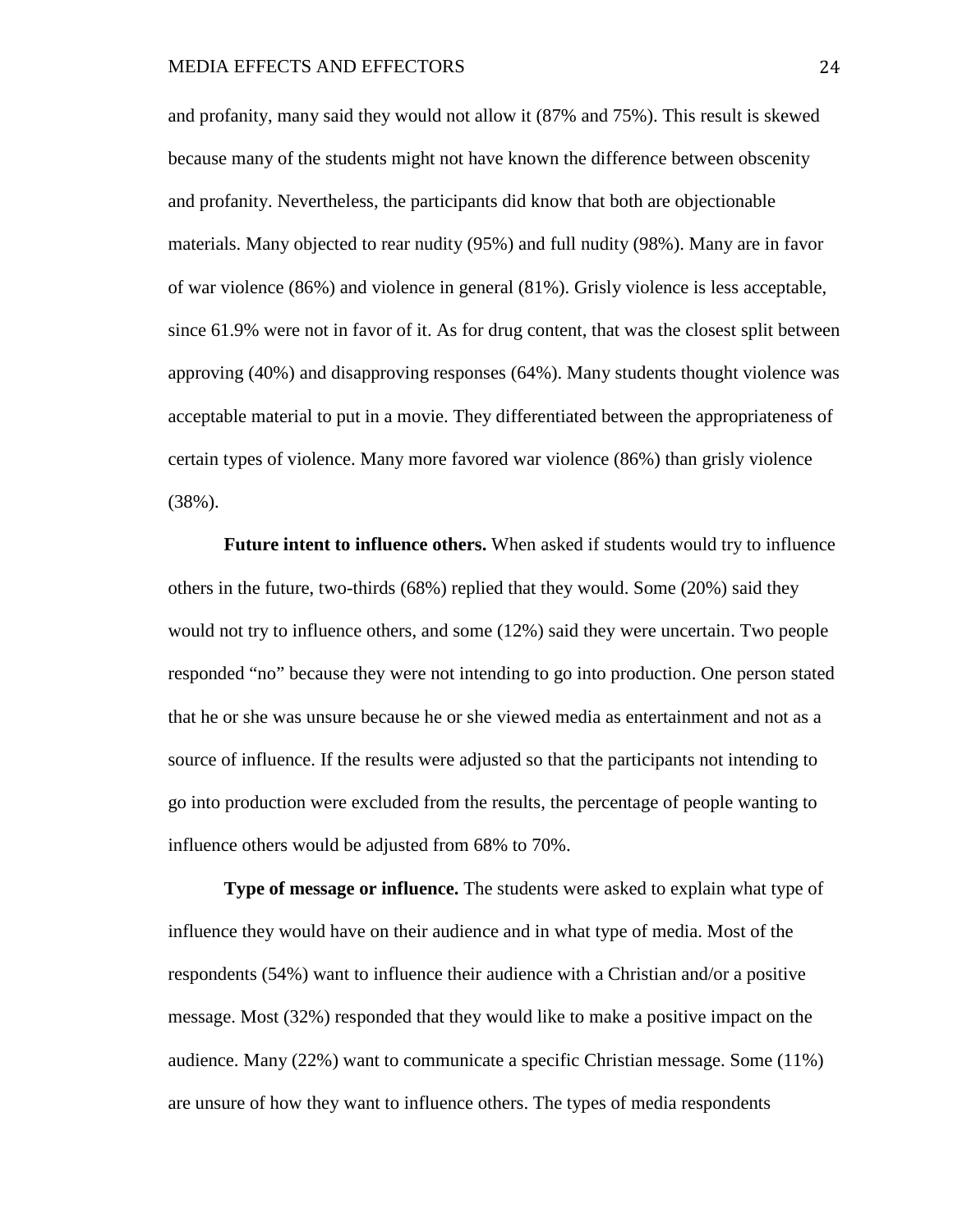indicated they would like to be involved in included radio, news broadcasting as an anchor, hip hop music ministry, church ministry including lights, music, and video, motion pictures, and television. One specific type mentioned was television shows that help with depression. Another person mentioned including drugs and sexual references in their movies so they could portray these in a bad light.

#### **Discussion**

The findings of this study regarding the fact that many people think their morals and values are not impacted compared to the fact that many people believe that they can affect others in this way is rather ironic. The majority of people in this survey expressed a self-immunity to media. A large percentage (67%) of the respondents did not believe that their morals or values are impacted by television and movies. Yet, the same percentage (67%) believe that they can change other people's values and morals.

Most of the people want to impact others positively, and yet most want to include violence in their productions despite the fact that violence is a highly controversial theme in terms of media influence. This suggests that students are not thinking of the possibility of unintended effects, or it could suggest that some are intending to portray violence as a negative event and provide negative reinforcement for this behavior. One person stated that he or she would like to communicate hidden messages in their content. The person said that sex, drugs, and alcohol are in the world and that people should be discerning of these things. So this person is saying that by portraying negative elements in the media, he or she can teach viewers to be discerning of this material.

By expressing the desire to influence others, the respondents are communicating that they believe in media influence. They believe they can make a difference through media influence. Many respondents expressed desires to influence their audience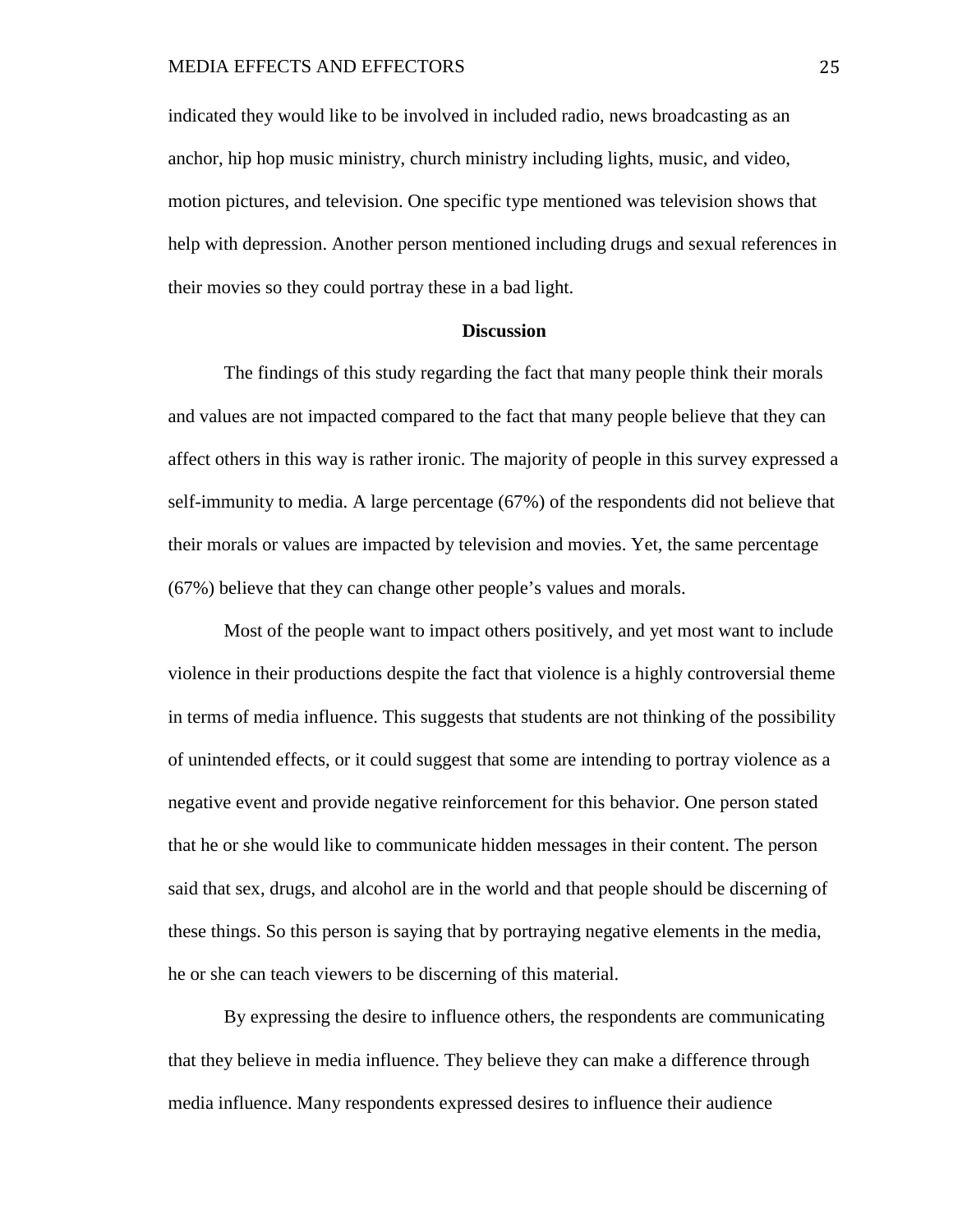#### MEDIA EFFECTS AND EFFECTORS 26

positively. Some want to focus on communicating the Gospel message, others want to express Biblical values in mediated works, and others want to spread positivity by specifically helping a group of people such as the depressed, by giving them healthy ways to combat their condition. One person even went so far as to say he or she wanted to manipulate people's emotions to teach them an unspecified message.

The researcher understands that students will not immediately have a position in production that allows them to make decisions about content. The researcher was interested in the ideas and opinions of the students because the students today are the leaders of tomorrow. Some of these people might possibly be in senior management position in 20 to 40 years. It is another question if their convictions and opinions will be the same in that amount of time.

Matthew 5:13-15 says that Christians should be the salt of the earth and a light to the world. Christians should stand out and make a difference, according to these verses. It is encouraging that so many of these Christian students who are potential media effectors are determined to be a positive influence on others. Whether media are proven to be a significant influence on others, through people like these Christian students, a positive message and/or the message of the Gospel will stand out in the darkness of society.

## **Limitations**

The research questions only referred to movies when asking subjects about viewing frequency and viewing content. Most of the studies researched concentrate on the effects of television viewing and future studies could improve on this one by asking subjects about their viewing habits for different media and asking about their impressions about each medium. According to some, though, differentiating between media is becoming irrelevant in the face of the convergence of media and the availability of media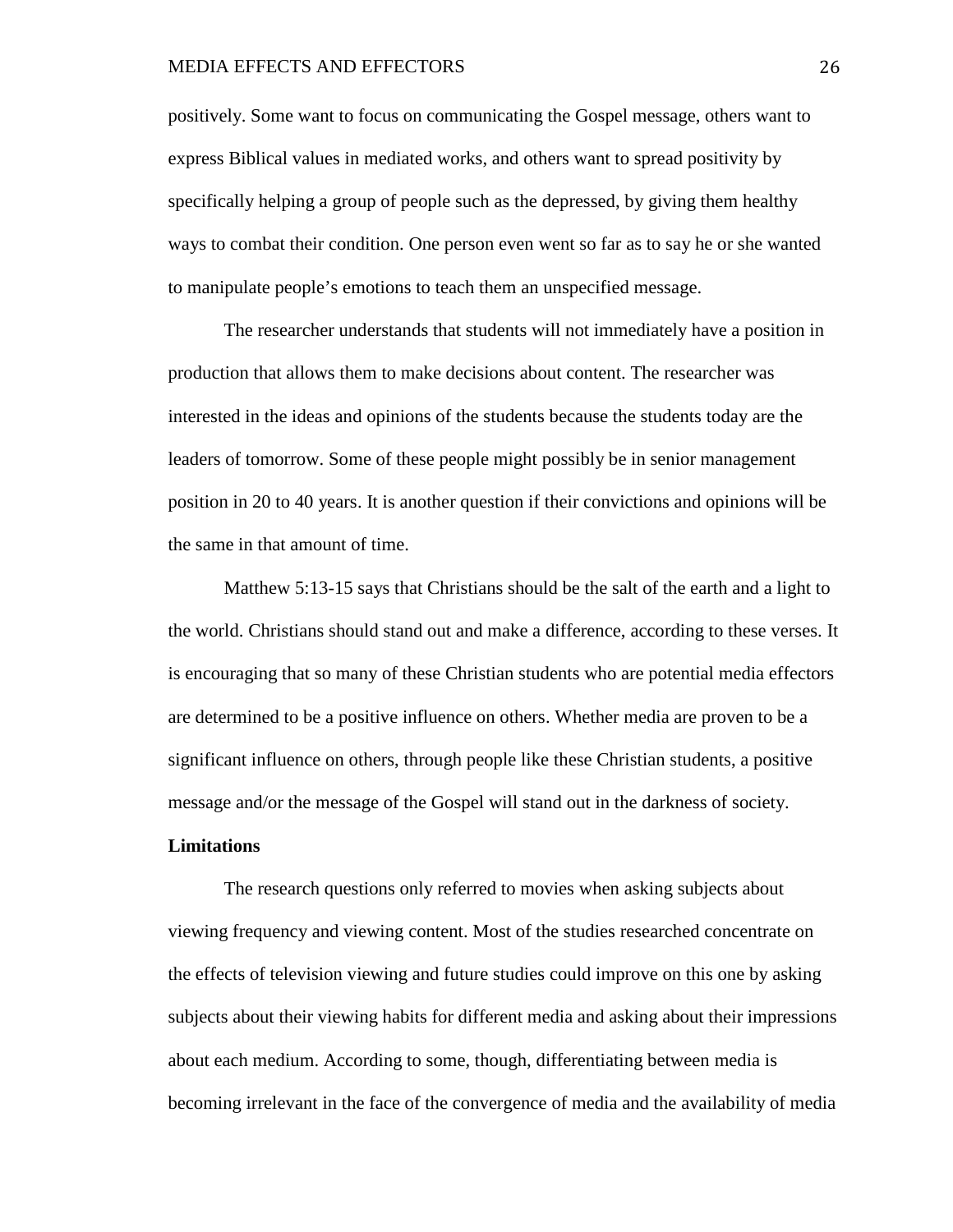for viewing anywhere such as on a phone, laptop, or iPod. The need to examine effects from separate media may be obsolete (Anderson et al., 2008, 41).

The location and type of movies were not solicited from the students. This study could be improved if the questionnaire was more specific and asked the participants to specify what type of movie they were watching and where, such as viewing a DVD at home or viewing at a movie theater, or viewing a movie on television. This is because the effects may differ depending on the environment media is watched in and the type of media that is watched, such as a movie in a theater versus casual television watching.

The results could have been further narrowed down to relevant ones if a question was asked about whether a student intended to be involved in some sort of production. Several respondents indicated they had no intention of producing, so their views might not be relevant because they have not put as much thought into creating media as people who are intending to create media.

The researcher hopes that further studies will discover more information about the causation of behaviors, which will uncover the extent of the influence of media.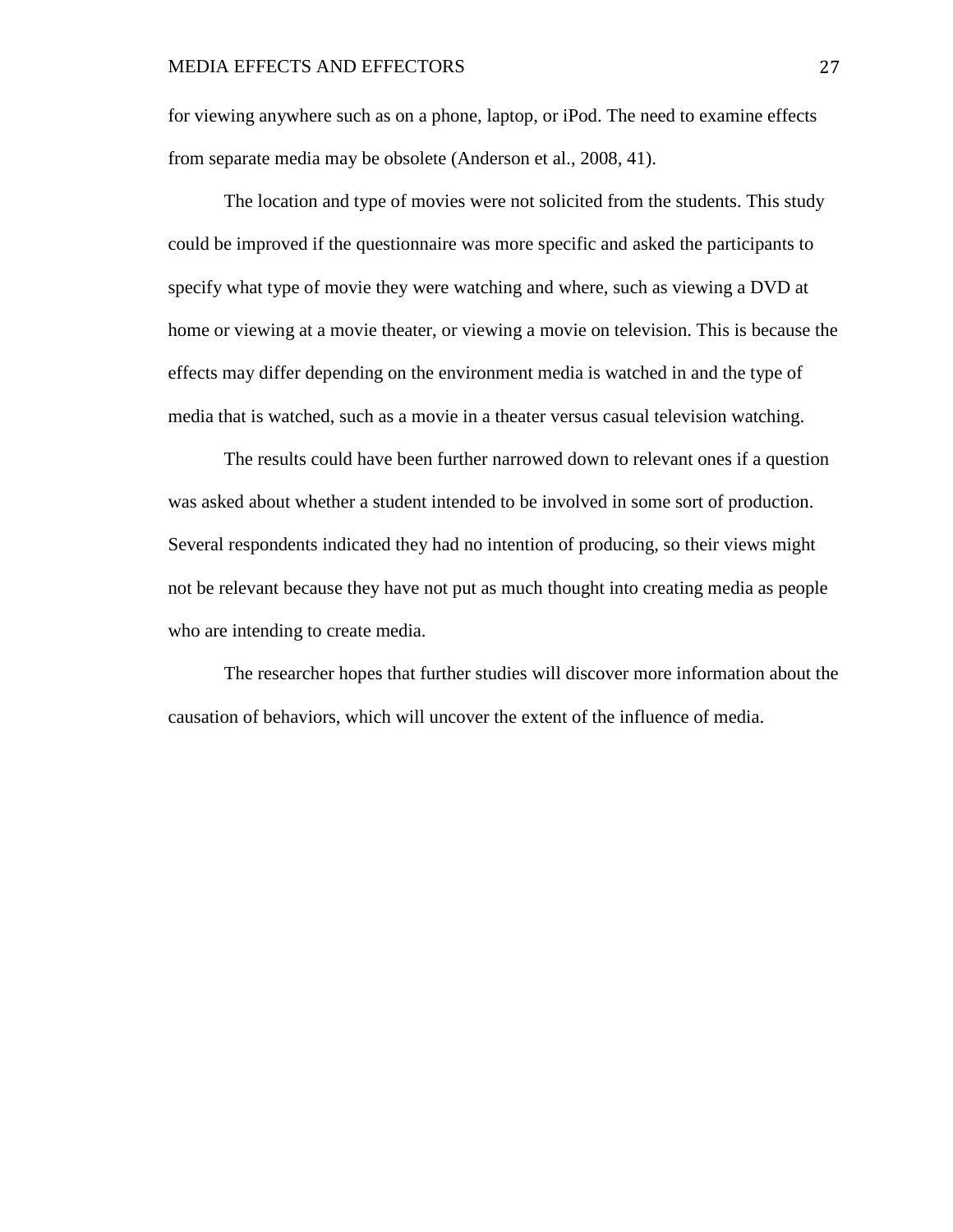## References

- Albada, K. F., & Kean, L. G. (2003). The Relationship between college students' schema regarding alcohol use, their television viewing patterns, and their previous experience with alcohol. *Health communication, 15*, 277-298. Retrieved from http://cqpress.com.
- Anderson, J. A., Bergen, L., & Grimes, T. (2008). *Media violence and aggression: science and ideology*. Thousand Oaks, CA: Sage Publications, Inc.
- Battles, J. (2009) Skinny idols lead teens to anorexia. *The Sunday Times,* London, March 22, 09, Ed. 1. Retrieved from http://lexisnexis.com.
- Bryant, J., & Miron, D. (2002). Entertainment as media effect. *Media effects: advances in theory and research* (549-582). Bryant, J., Zillmann, D. Mahwah (Eds.), New Jersey: Lawrence Erlbaum Associates, Inc., Publishers.
- Clark, C. S. (1995) *Sex, violence and the media*. Retrieved from http://cqpress.com.
- Dill, K. E. (2009). *How fantasy becomes reality: seeing through media influence*. New York, NY: Oxford University Press.
- Donnerstein, E., & Smith, S. L. (1997) Impact of media violence on children, adolescents, and adults. In: S. Kirschner and D.A. Kirschner, Editors, *Perspectives on psychology and the media*, American Psychological Association, Washington, 29–68.
- Eitel, P., Escobar-Chaves, L. S., Tortolero, S. R., Markham, C. M., Low, B. J., & Thickstun, P. (2005). Impact of the media on adolescent sexual attitudes and behaviors. *Pediatrics 116*, 303-326. Retrieved from http://www.jstor.org.
- Engels, RCME et al. (2009) Alcohol portrayal on television affects drinking behavior. *Alcohol and Alcoholism*. Retrieved from http://find.galegroup.com.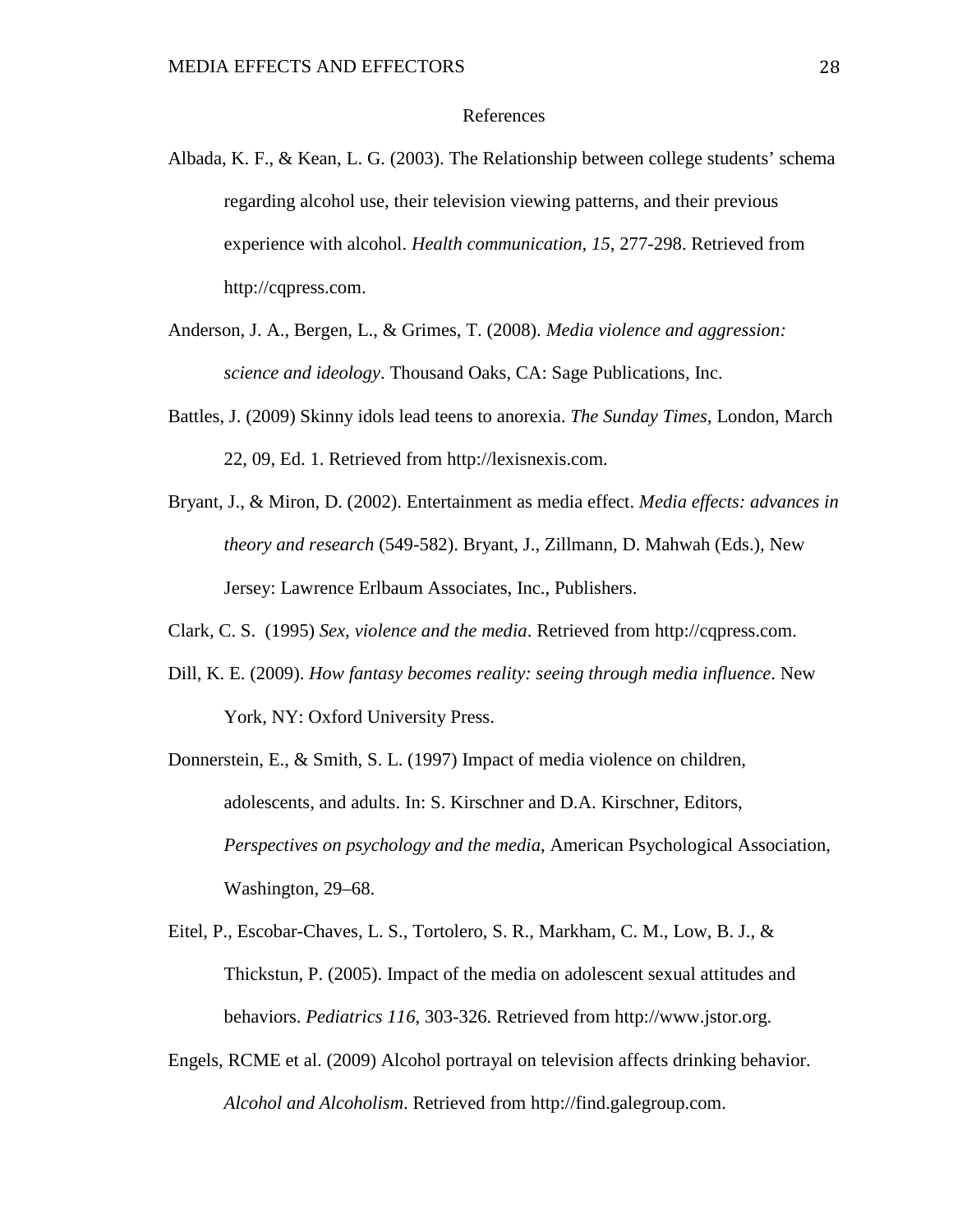- Eyal, K., & Kunkel, D. The effects of sex in television drama show on emerging adults' sexual attitudes and moral judgments. *Journal of Broadcasting and Electronic Media* (2008). Retrieved from http://sps.sagepub.com.
- Farnham, A, & Iagle, H. Attitudes, knowledge, and use of alcohol in university students. *Counseling Psychology Quarterly* (1996) *9*, 3. Retrieved from http://web.ebscohost.com.
- Fox, W. S., & Philliber, W. W. (1978) "Television viewing and the perception of affluence." *The Sociological Quarterly*, (*19) 1*, 103-112. Retrieved from www.jstor.org/stable/4105915.
- Galician, M., & Merskin, D. L. (2007). *Critical thinking about sex, love, And romance in the mass media*. London: Lawrence Erlbaum Associates, Publishers.
- Greitemeyer, T. (2009) Effects of songs with prosocial lyrics on prosocial behavior: further evidence and a mediating mechanism. *Personality and Social Psychology Buletinl 35*, 1500. Retrieved from http://sps.sagepub.com.
- Harris, R. J., & Scott, C. L. (2002). Effects of sex in the media. *Media effects: advances in theory and research* (307-332). Bryant, J., Zillmann, D. Mahwah (Eds.), New Jersey: Lawrence Erlbaum Associates, Inc., Publishers.
- Hazen, M., & Jain, P. (2007) Television viewing and its relationship to changing values in indian youths." *Conference Papers – International Communication Association*; Annual Meeting, p1-1, 1p. Retrieved from http://cqpress.com.
- Hughes, M. (1980). The fruits of cultivation analysis: A reexamination of some effects of television watching. *Public Opinion Quarterly*, *44*, 287-302.
- Koenig, T. (1994) *Television's influence: development of morals, values, and self-esteem in adolescents.* Duquesne U. Retrieved from http://www.jstor.com.